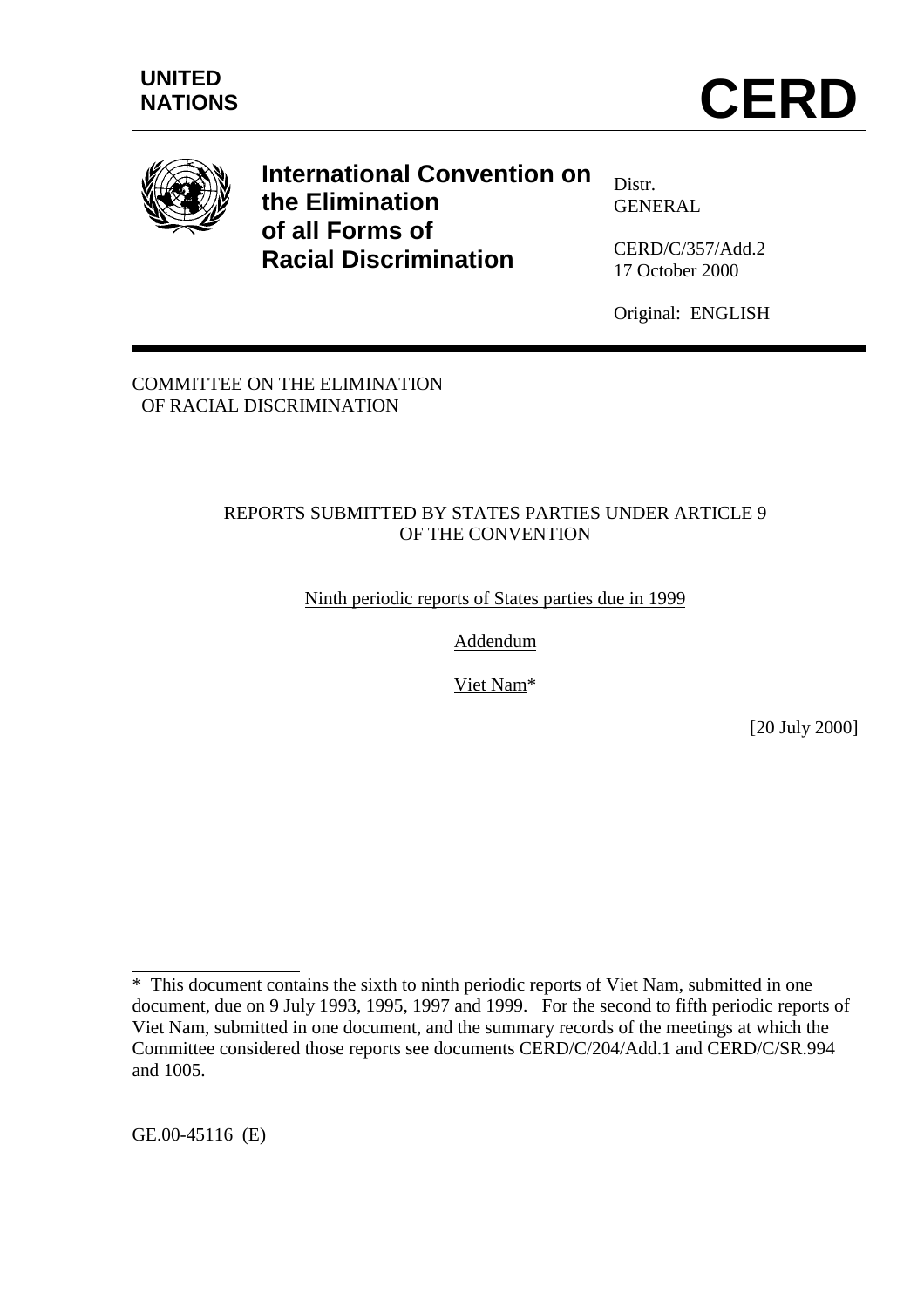1. The Socialist Republic of Viet Nam acceded to the International Convention on the Elimination of All Forms of Racial Discrimination (hereafter "the Convention") on 9 June 1982. The present report reviews Viet Nam's implementation of the Convention from 1993 up to now.

## **I. GENERAL ISSUES**

## **A. Geography and people**

2. The Socialist Republic of Viet Nam is located in South-East Asia, and has a land area of more than  $331,000 \text{ km}^2$ , of which three quarters are hilly or mountainous, and a long coastline. According to the 1999 census, Viet Nam has a population of 77 million with over 20 per cent in urban areas. The average life expectancy for men is 65 years while that for women is 67.5 years. Viet Nam is a unified nation comprising 54 ethnic communities cohabiting on the same soil in which the majority Vietnamese (the Kinh), making up 86.8 per cent of the population, live mainly in the lowlands while 53 other minority groups commonly referred to as ethnic communities, live mainly in the mountainous areas and highlands. The ethnic communities often cohabit and there is no separate geographical area for any ethnic group.

3. At present, 80 per cent of the Vietnamese population are in the agricultural sector where manual labour is still the main feature and their lives are much dependent on natural conditions. The share of GDP of each sector in the year 1998 was 25.7 per cent for agriculture, forestry and fisheries; 32.59 per cent for industry and construction; and 41.66 per cent for services.

4. Since 1986, Viet Nam has been undergoing a process of comprehensive reform and renewal with an overall objective of shifting its centrally planned economy to a multisectoral Socialist-oriented and market economy driven by State regulations. Strengthening democracy in social life has been promoted on the basis of building a State of the people, by the people and for the people governed by the rule of law, and with an open foreign policy desiring to be friendly to all countries in the international community in striving for peace, independence, and development.

5. In 1991, the Government of Viet Nam adopted the "Strategy Plan for Social-Economic Stabilization and Development to the Year 2000". The fundamental principle of this Strategy is to place the human person at the centre of development; to unleash the full potential of every individual as well as of the whole community; to harmonize economic with social development. The overall objective of this Strategy is to bring our country out of the social-economic crisis, develop quickly, and double GDP compared with 1990 by the year 2000.

6. To date, the reform process has recorded many important achievements, bringing our country out of the social-economic crisis. Viet Nam has now entered a new stage of development, implementing industrialization and modernization. From 1990 to 1997, the economy registered relatively high and stable economic growth with an annual average rate of 8.5 per cent. In 1997, real GDP increased 1.75 times and can be doubled by the year 2000 as planned. In the period 1995-1997, the growth rate reached 9.2 per cent annually. Since 1998, due to the adverse impacts of the regional financial crisis and the serious consequences of natural disasters, the economic growth rate dropped to 5.83 per cent. The three-digit inflation rate in the period 1986-1988 fell to 14.4 per cent, 4.5 per cent, 3.6 per cent and 9.2 per cent in 1994, 1996,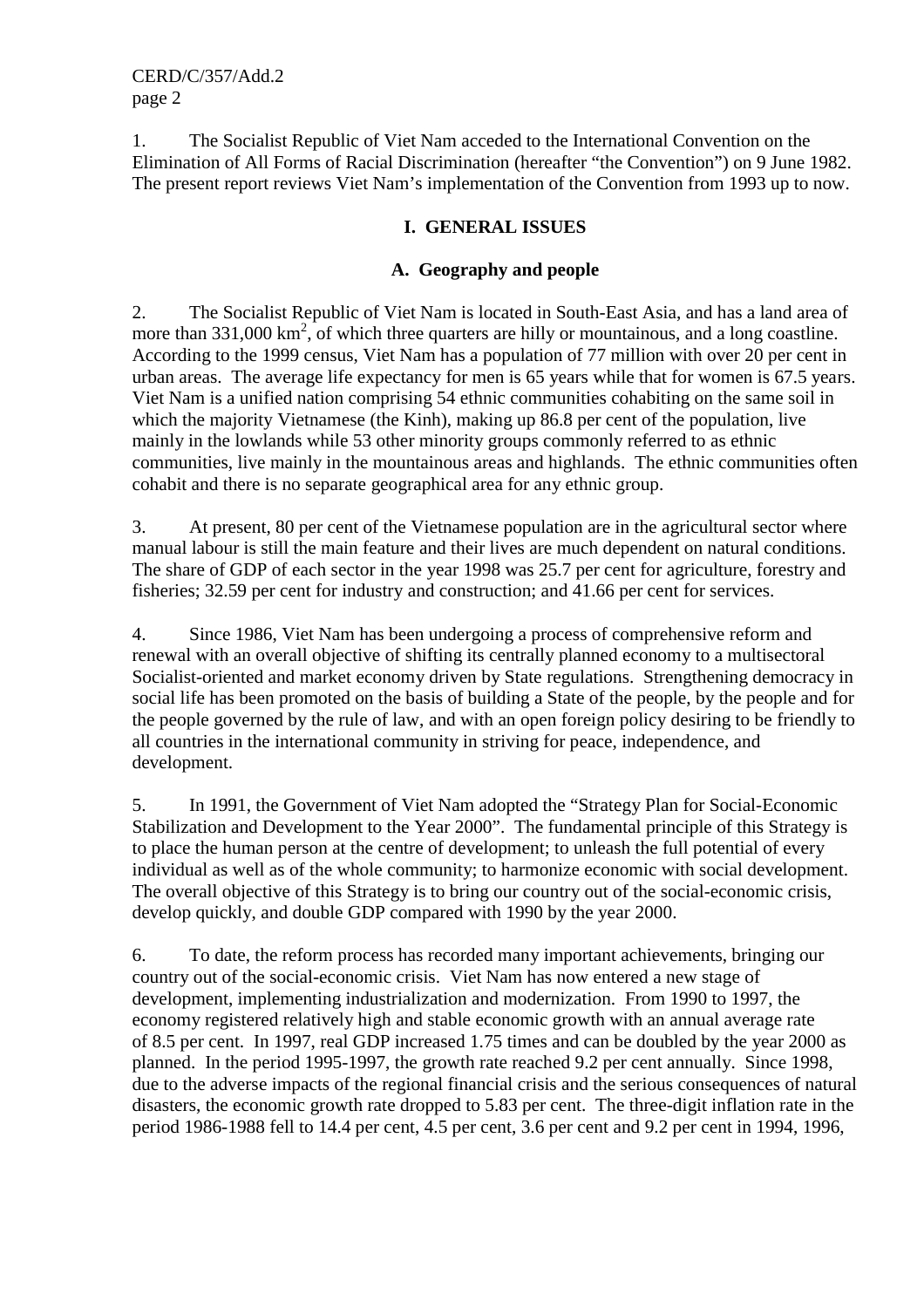1997 and 1998, respectively. In agriculture, thanks to intensive investment and new management policies, agricultural production increased sharply, turning Viet Nam from a regular rice importer into one of the largest exporters of rice in the world, with 3.5 million tonnes exported in 1997 (3.8 million in 1998, 4.5 million in 1999).

7. In parallel with the economic achievements, our renovation has also seen encouraging development in the social field. More than 20 per cent of the State budget was allocated annually for social sector expenditure, contributing to political stability and promoting economic development in the following fields:

(a) Job creation is one of the most important national target programmes. On the one hand, the State provided favourable legal conditions and policies to encourage foreign and local investors to invest in production that would generate more jobs. On the other, the State set up the National Job Generation Fund to give preferential loans to support workers to create jobs for themselves. As a result, in the period 1991-1998, from 1.2 to 1.3 million jobs were created annually, reducing the unemployment rates among working people in the city from 8-9 per cent in 1990 to 6.02 per cent in 1997;

(b) On hunger eradication and poverty reduction (HEPR). The Government of Viet Nam plans the national target programme on HEPR, sets up a bank to assist the poor, integrates the poverty reduction programme into other national programmes. As a result, poor households have been reduced considerably, from 30.01 per cent in 1992 to 17.7 per cent and 15.7 per cent in 1997 and 1998, respectively;

(c) On education. Education has always been given the highest priority in the national policy. By the end of 1998, 51 out of 61 provinces and cities reached the national requirement on literacy and universalization of primary education. The average literacy rate reached 93 per cent and that for the labour force is 97 per cent. An extensive school network for general education has been developed with primary schools in all communes;

(d) Health care. Health care has been increasingly enhanced thanks to a 15-20 per cent increase in State expenditure for this sector. More than 90 per cent of the population have access to medical services through the communes, wards and towns. 91.9 per cent of children were vaccinated in the 1992-1996 period. 95.5 per cent of them in 1997 under the expanded immunization programme (EPI). As a result, contagious disease mortality among children has reduced markedly. The child mortality rate for under-fives fell from 81 per cent in 1990 to 68 per cent and 61 per cent in 1994 to 1997, respectively. Maternal mortality went down from 1.1 per cent in 1996 to 1 per cent in 1997. The prevention and treatment of social diseases have been highly effective. Malaria morbidity and mortality rates have gone down by 10-15 per cent. Goitre morbidity declined by 2-3 per cent following the Iodized Salt Programme for the whole population;

(e) Population and family planning. The Government identified this as an important task and a national target programme requiring intensive investment. Public awareness of the relationship between population and development has clearly improved in recent years. As such, the population growth rates in the past decade (1989-1999) has been reduced to 1.7 per cent, a reduction of 0.4 per cent as compared to the previous decade.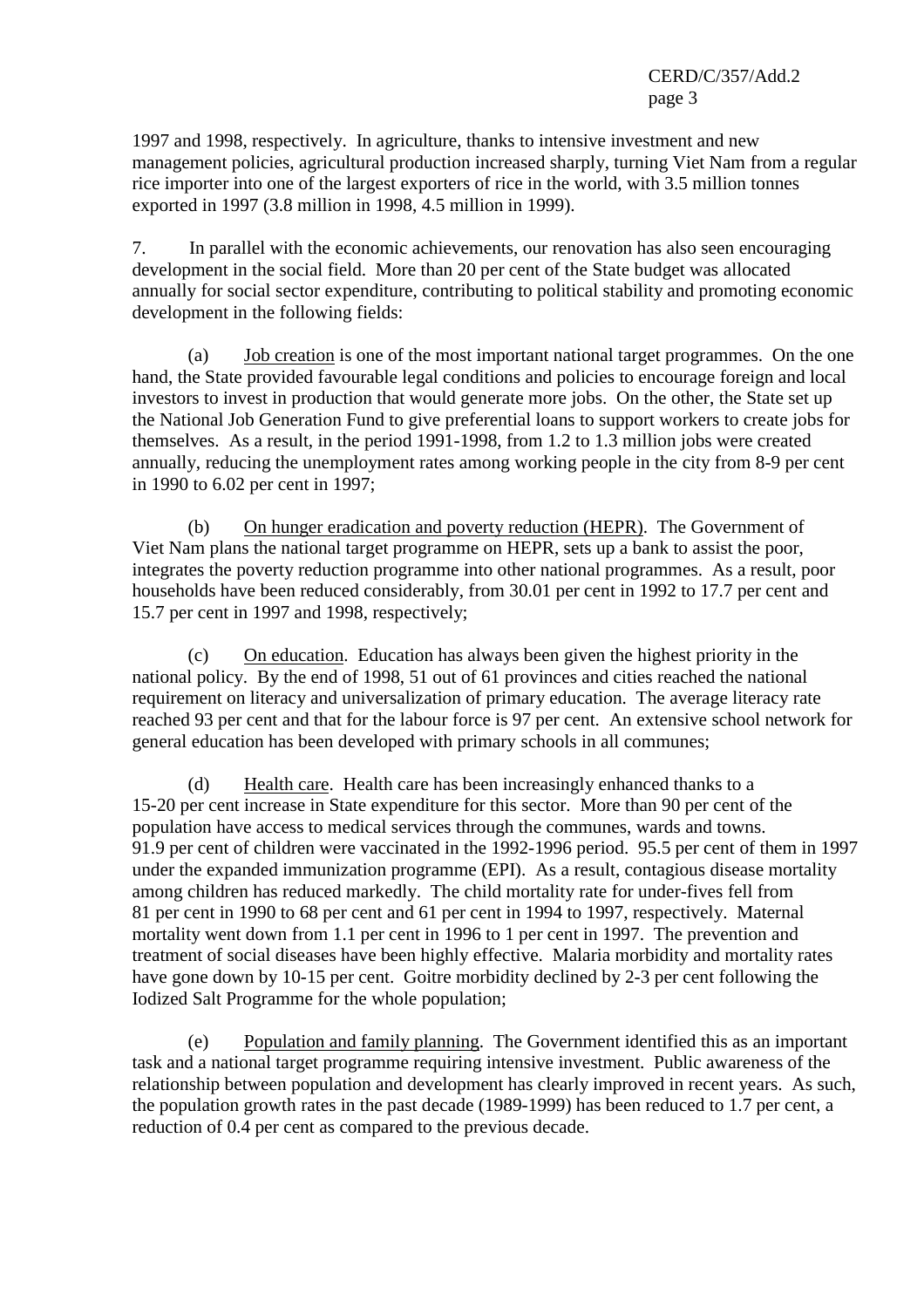## **B. Political system and structure of the State apparatus**

8. On 2 September 1945, the Democratic Republic of Viet Nam proclaimed independence. In the three decades that followed, the Vietnamese people put up heroic struggles to complete the national democratic revolution. On 30 April 1975, the South was liberated and the country reunified. On 2 July 1976, the National Assembly of united Viet Nam decided to rename the country the Socialist Republic of Viet Nam.

9. In the context of the country's comprehensive renovation, on 15 April 1992 the National Assembly approved the revised Constitution, hereinafter referred to as the 1992 Constitution (previously the 1946, 1959 and 1980 Constitutions). This is the most fundamental legislation of the State that defines the political, economic, cultural, social, and security regime of the country as well as the basic rights and obligations of its citizens, the relationship between the State and the citizens, and the organizational and operational structure of the State apparatus. It also institutionalizes the relationships between the leadership of the Party, the management of the State and the primacy of the people.

10. The Communist Party of Viet Nam is the vanguard of the Vietnamese working class, the faithful representative of the interests of the working class and of the entire people and nation, and is the leading force of the society. All the party's organizations operate within the Constitution and laws.

11. The State of the Socialist Republic of Viet Nam is of the people, by the people and for the people. All the State power belongs to the people.

12. The State apparatus of the Socialist Republic of Viet Nam, comprising a system of State agencies from the centre down to the grass roots, is organized and operated in line with common and uniform principles provided for by the Constitution and the laws. This creates a homogenous mechanism implementing the function and duties of a socialist State governed by law, in which there is a suitable division of the three powers, namely: the legislative, the executive and the judicial power. The State apparatus consists of the following main bodies:

(a) The National Assembly. The National Assembly is the highest representative body of the people and the highest State authority in the Socialist Republic of Viet Nam. The National Assembly is the only body vested with constitutional and legislative powers. The National Assembly decides on fundamental domestic and foreign policies, national socio-economic, defence and security tasks, on the basic principles governing the organization and functioning of the State apparatus, and on the social relations and the activities of citizens. The National Assembly exercises the right of supreme supervision of all State activities;

(b) The President. The President is the head of State, acting on behalf of the Socialist Republic of Viet Nam in domestic and foreign affairs;

(c) The Government. The Government is the executive body of the National Assembly and the highest State administrative body of the Socialist Republic of Viet Nam. The Government assumes the unified administration of the execution of all political, economic, cultural, social, national defence, security and external activities of the State; ensures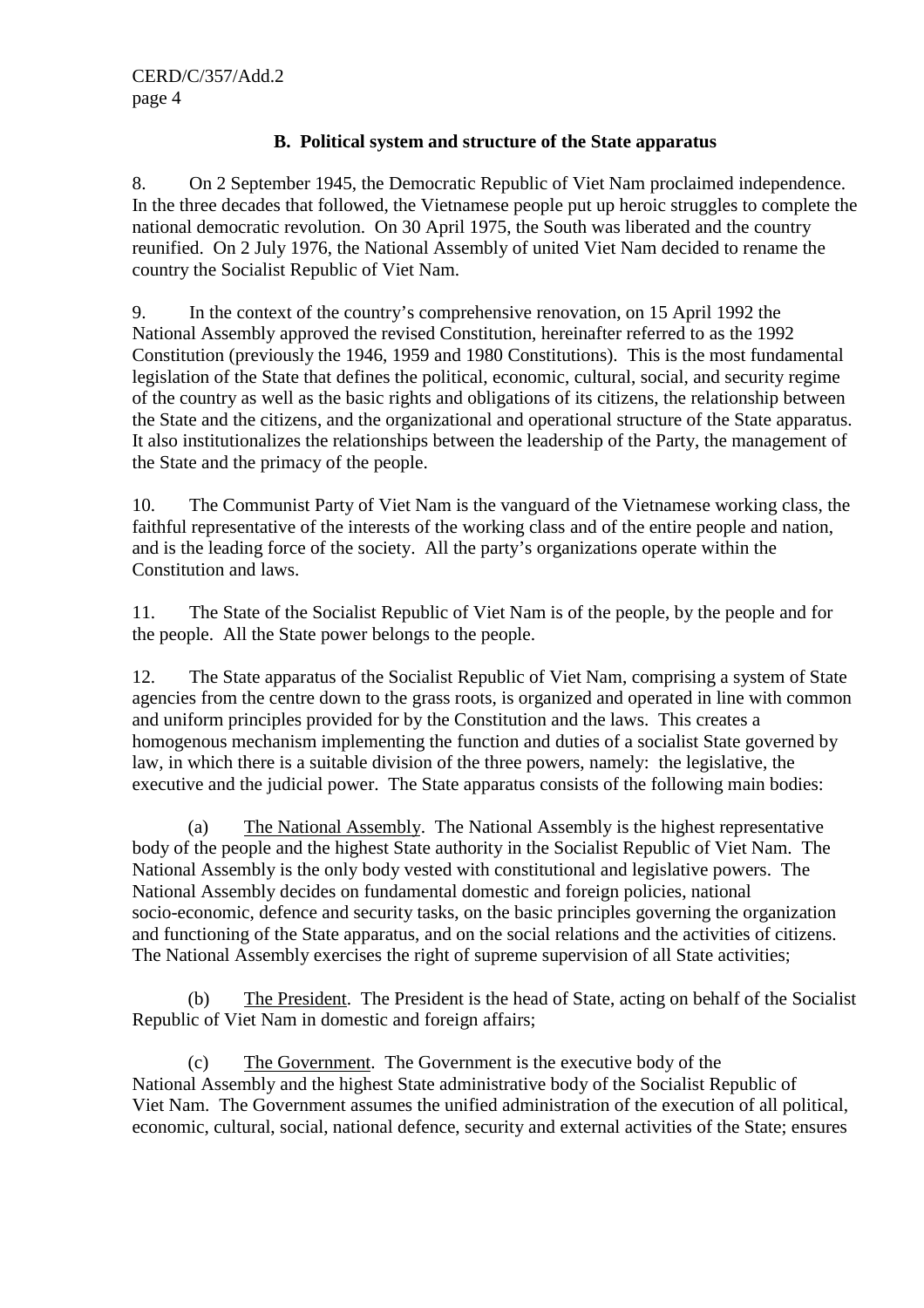the effectiveness of the State apparatus from the centre down to the grass roots; guarantees the respect for and observance of the Constitution and the laws; promotes the rights of the people who are the key masters in national construction and defence; ensures the stabilization and improvement of the cultural and material life of the people. The Government is accountable to the National Assembly, its Standing Committee and the country's President.

## **C. Human rights protection within the overall legal framework**

13. The 1992 Constitution devotes a separate chapter V, from article 49 to article 82, providing for the fundamental rights and obligations of citizens. Article 50 stipulates: "In the Socialist Republic of Viet Nam, human rights in all aspects, political, civil, economic, cultural and social, are respected. They are embodied in the rights of the citizens and are provided for by the Constitution and the law."

14. Since 1987, together with the 1992 Constitution, Viet Nam has enacted more than 13,000 legal documents of various types, of which there are 40 Laws and Codes, over 120 Ordinances, nearly 850 legal documents issued by the Government or the Prime Minister and over 3,000 documents of all ministries and branches with a view to putting the Constitution into concrete terms and creating an effective mechanism for its implementation.

15. Viet Nam has recorded important legislative achievements over the past 10 years in the process of renovation (Doi moi). The most important record has been the establishment of a legal guarantee for everybody to enjoy equal opportunities and conditions in exercising their fundamental rights. Viet Nam has ratified or acceded to eight important United Nations human rights conventions which include the International Covenant on Economic, Social and Cultural Rights; the International Covenant on Civil and Political Rights; the Convention on the Elimination of All Forms of Racial Discrimination; the Convention on the Elimination of All Forms of Discrimination against Women; the Convention on the Rights of the Child. Fundamental human rights and freedoms provided for in the international conventions to which Viet Nam is a party are guaranteed in Vietnamese law. Viet Nam endorses the view that these international conventions take precedence over domestic laws and regards them as an organic part of Vietnamese law. The incorporation of the basic provisions of these international conventions into the national legal norms (termed the internal harmonization of law) has become a matter of principle and is being observed in the country's lawmaking process.

16. The State bodies responsible for legal protection and ensuring human and citizens' rights are the People's Courts, the People's Procurators, the Investigation and Inspection Agencies, the State Notary Office, the Advocate Association, and the Departments on Judicial Enforcement and Supervision. In the process of overall renovation, the restructuring of these agencies constitutes an important part of the reforming process to build and improve the State apparatus of the Socialist Republic of Viet Nam. The principle of judicial independence and observance of the law is respected by the courts, especially in dealing with violations of human rights and fundamental freedoms.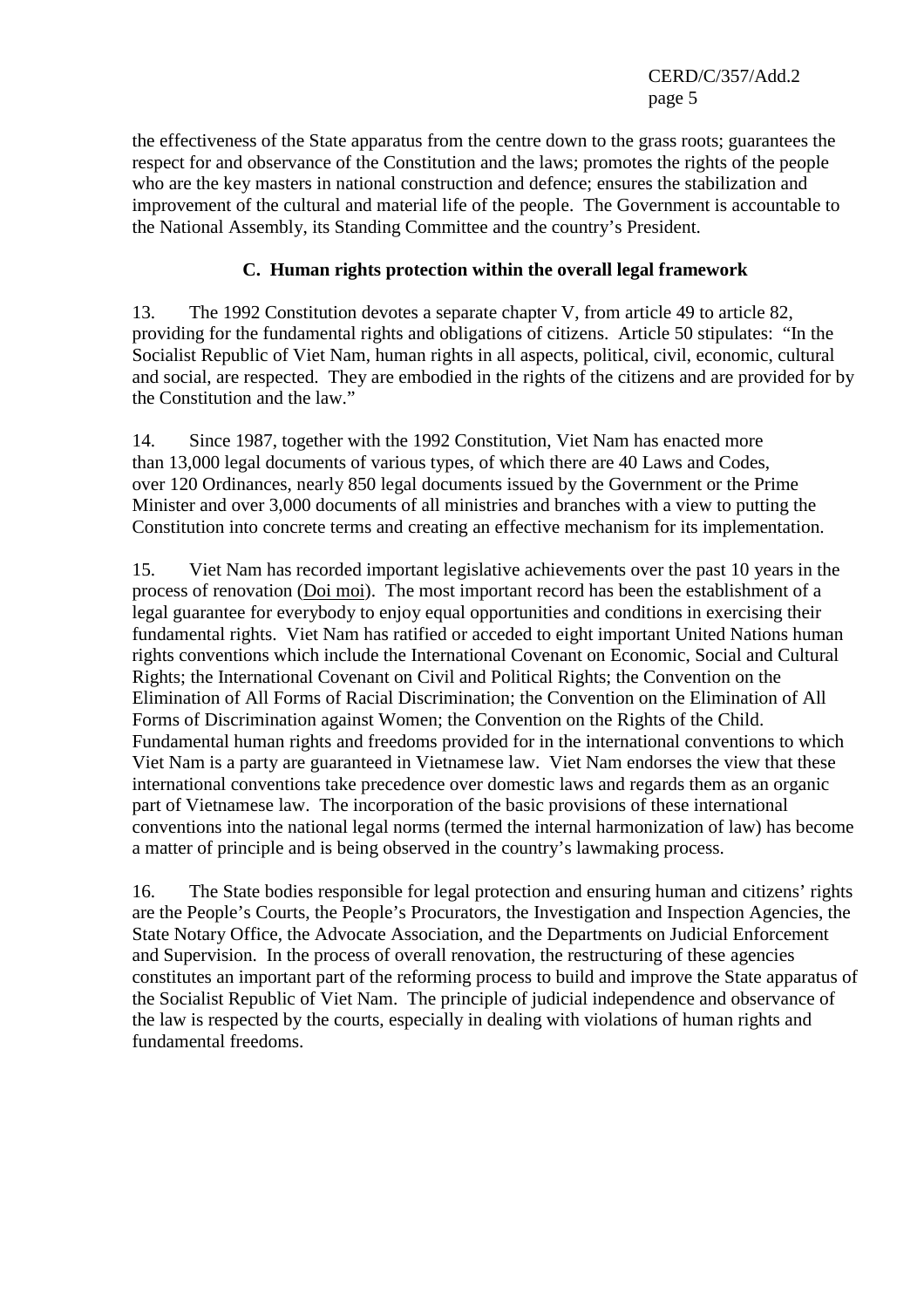17. The operations of the people's jury and reconciliation groups at the commune and district levels, especially of the member organizations under the Viet Nam Fatherland Front (including the Viet Nam Women Union) have effectively contributed to the guarantee of citizens' rights in practice. In addition, there are a great number of specialized agencies responsible for studying and monitoring human rights protection in general in Viet Nam. The Study Centre on Human Rights at the Ho Chi Minh Political Institute is a case in point.

## **D. Legal information and communication**

18. In order to promote and enhance the awareness of the public as well as of the authorities on human rights protection in recent years, Viet Nam has made great efforts in introducing and disseminating the various legal documents. The National Political Publishing House has published in Vietnamese the various United Nations human rights conventions that Viet Nam has acceded to. Training programmes and studies on human rights issues are being done in universities and research institutes. Important conventions, including the Convention, have been translated into Vietnamese for distribution. Some have been disseminated in the languages of different ethnic groups. Furthermore, the mass media have frequently carried special programmes on legal education and regularly deal with human rights protection.

19. The Department of Legal Dissemination and Education under the Ministry of Justice is in charge of providing information and education on legal matters for the population. The Department coordinates with other State agencies concerned, with the schools and mass organizations in introducing and disseminating legal materials for the population and introducing legal education into the school curriculum.

20. Dissemination of the legal documents on human rights, including the Convention, to the population have been conducted through various channels such as the Vietnamese Law Association, the Vietnamese Confederation of Labour, the Vietnamese Women Union, the Ho Chi Minh Communist Youth and others. Legal materials and documents are made available to the population at the grass-roots level. Many publications in the forms of leaflets, pocket books and posters have been distributed, and lectures, seminars and workshops on human rights have been held.

21. In line with decision No. 03/1998/QD-TTg issued by the Prime Minister in 1998 on legal dissemination and education between 1998 and 2002 and on the establishment of the Coordination Councils in charge of legal dissemination and education, almost all the 61 provinces and cities under immediate central authorities have so far established such Coordination Councils and adopted their dissemination plans.

22. Government ministries and agencies such as the Ministry of Foreign Affairs, the Ministry of Justice, the National Committee on Ethnic Affairs and Mountainous Regions, the Vietnamese National Committee for Child Protection and Care, the Vietnamese National Committee for the Advancement of Women, etc. were tasked with the preparation of the national reports on implementation of the international human rights instruments, particularly the Convention, in which there is an active contribution by the mass organizations.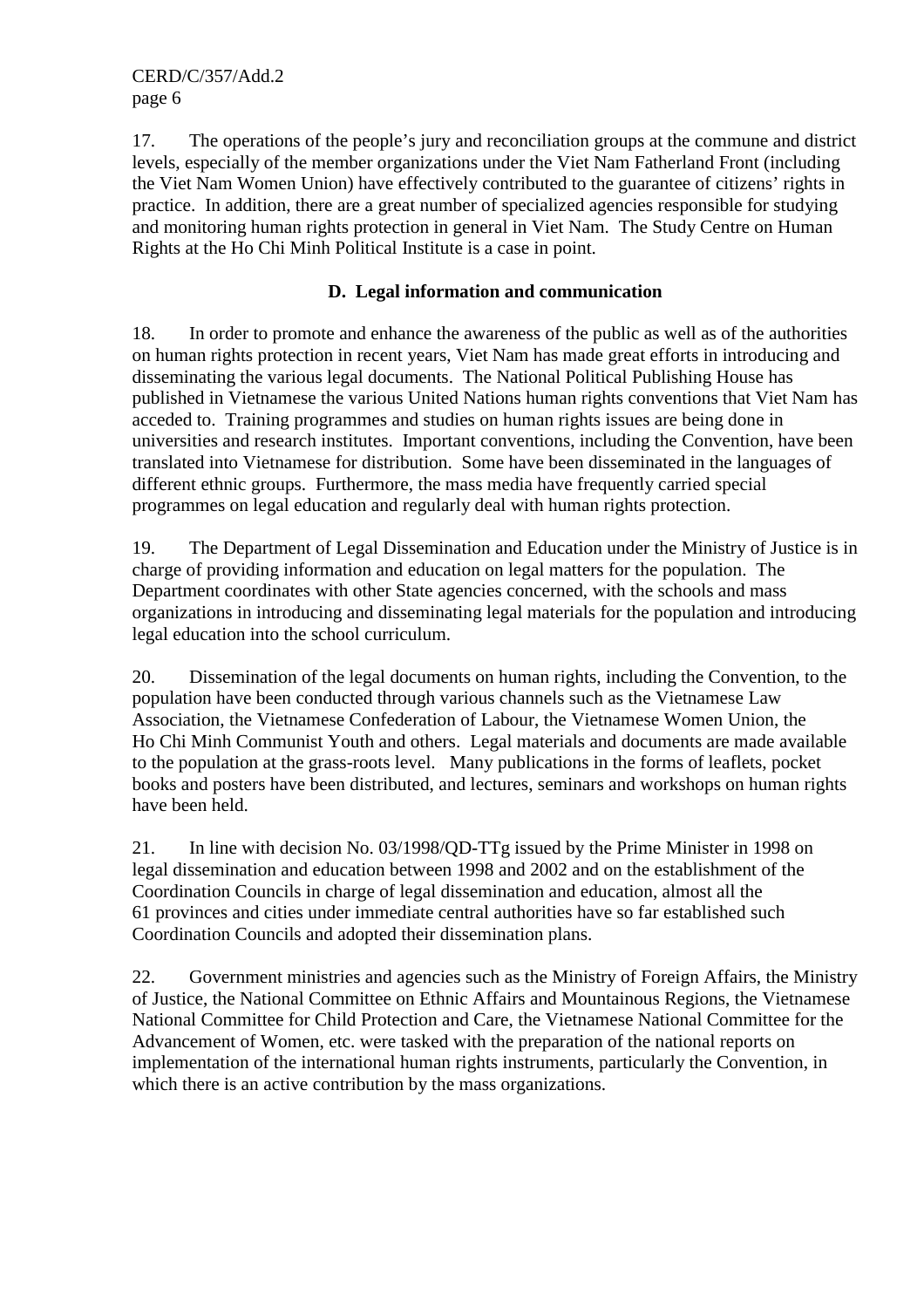## **II. IMPLEMENTATION OF THE CONVENTION**

## **A. Nationality policy of Viet Nam**

23. For the Vietnamese people, racial discrimination is unfamiliar and does not exist in the country. In Viet Nam, all ethnic groups have, from time immemorial, coexisted peacefully without racial conflicts and discrimination. All ethnic groups in Viet Nam, regardless of their size, language, culture, history and level of development, have enjoyed the same rights in all aspects of life.

24. It is Viet Nam's consistent nationality policy to ensure equality, solidarity and mutual assistance for mutual progress and development. This position is also enshrined in article 5 of the 1992 Constitution of Viet Nam which states: "The Socialist Republic of Viet Nam is the unified State of all nationalities living on the territory of Viet Nam. The State carries out a policy of equality, solidarity and mutual assistance among all nationalities, and forbids all acts of ethnic discrimination and division. Every nationality has the right to use its own language and writing, to preserve its national identity, and to promote its own customs, habits, traditions and culture. The State pursues a policy of comprehensive development and progressively promotes the material and spiritual life of all ethnic minorities."

25. Viet Nam's ethnic policy is aimed at eliminating the gap in economic, cultural and social development between different ethnic groups, and between them and the whole population, and helping the mountainous areas to catch up with the delta areas so that all groups can advance and attain a prosperous, advanced and happy life, mutually benefiting from comprehensive development, unity and progress. That policy also enables different ethnic groups to bring into full play their self-resilience and promotes social, economic and cultural development for ensuring equal rights among groups. In the immediate future, it is Viet Nam's key task to accelerate economic, cultural and social development, to improve the living standards of ethnic minorities, and to actively train officials for ethnic groups.

26. Accordingly, Viet Nam has been pursuing a consistent policy against all manifestations and forms of racial discrimination whether they are in Viet Nam or elsewhere in the world.

27. At present, the Nationalities Council of the National Assembly is a focal point for coordinating with other government agencies to draft the Ethnic Law to submit to the National Assembly.

# **B. Article 2. Socio-economic development policies**

28. The objectives set forth in article 5 of Viet Nam's 1992 Constitution have been rendered in concrete terms in many legal documents, policies and decisions made by the Government relating to nationalities as well as in the course of development and improvement of the State agency network to facilitate the development of all ethnic nationalities.

29. The Nationalities Council of the National Assembly is the highest State agency in charge of the country's ethnic issues. The Nationalities Council studies and tables proposals to the National Assembly on issues concerning nationalities; supervises and controls the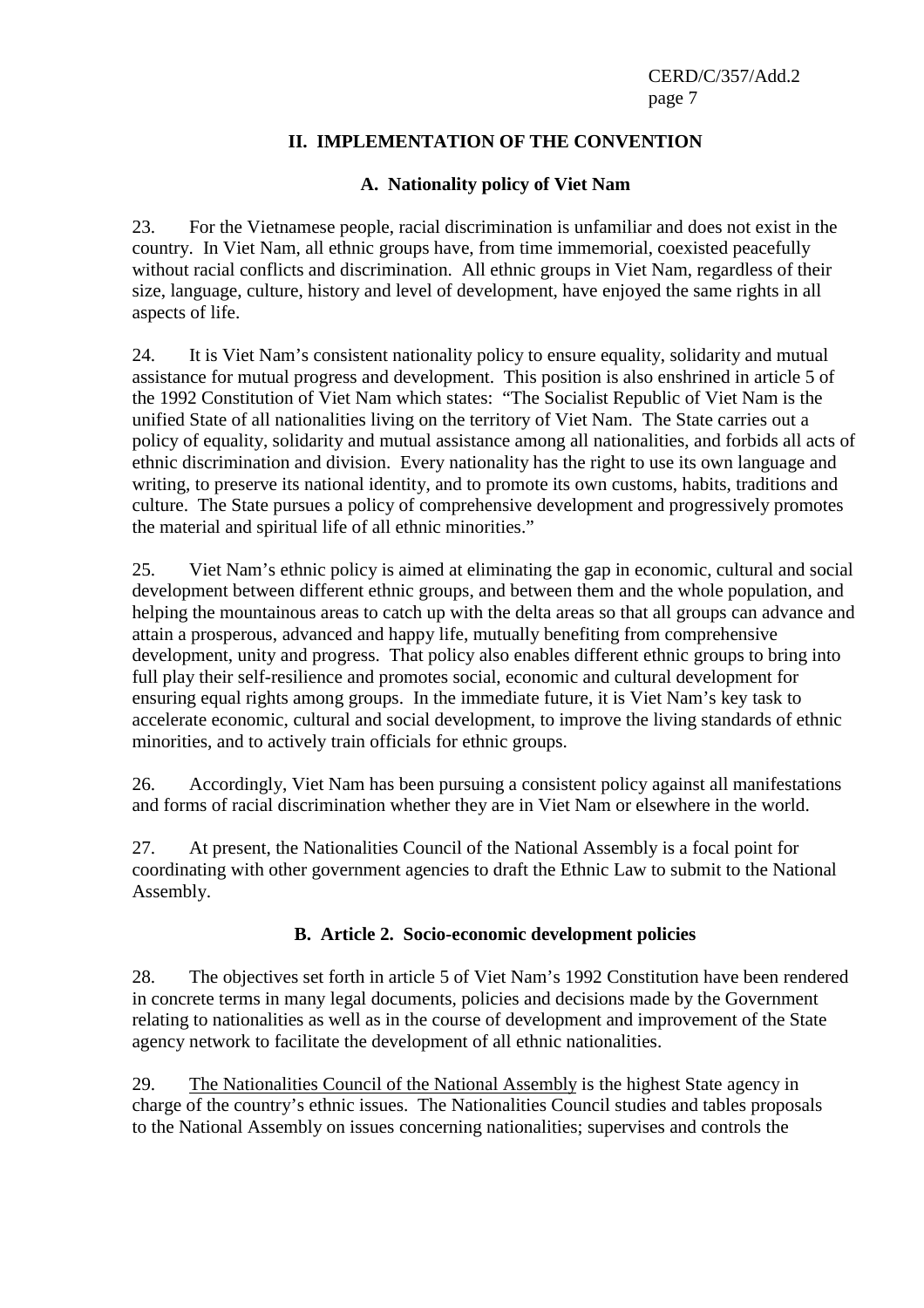implementation of policies on nationalities; executes programmes and plans for the socio-economic development of the mountainous areas inhabited by ethnic groups. Before taking decisions relating to nationality policies, the Government is required to consult with the Nationalities Council. The Chairman of the Council can attend the meetings of the National Assembly's Standing Committee and those of the Government to discuss the implementation of policies on nationalities.

30. The Committee on Ethnic Affairs and Mountainous Regions is a government agency responsible for the State management of ethnic and mountainous issues throughout the country, and at the same time serves as a staff agency to put forward policies and guidelines on ethnic groups and the mountainous areas.

31. Over the past years, the Government has adopted many concrete socio-economic policies to mobilize internal resources from all economic sectors both at home and abroad. With investment and support from the State, all these economic sectors have been encouraged to exploit every local resource and potential of the land, climate, forests and minerals in developing agroforestry and industrial production; in promoting health care and cultural and social welfare; in encouraging sedentary living and farming with a view to reducing poverty, eradicating hunger and improving step by step the living standards of ethnic groups. In the past years, the Government has solved those pressing issues in localities inhabited by ethnic groups through road expansion; improvement of access to electricity and radio and television networks; provision of public projects on health and educational and cultural development. Furthermore, the Government has also created more favourable conditions for ethnic minorities to promote their economic, social and cultural development in order to enhance their quality of life. Following are the concrete decisions, programmes and projects undertaken for the purpose:

(a) Decision No. 35-TTg of 13 January 1997 of the Prime Minister approving the programme to build cluster centres for mountainous and highland communes. This decision serves as a basis for the concerned ministries and provinces to formulate their annual or five-year plans. The objective of this programme is to mobilize all local resources and integrate all local programmes to build essential infrastructure for each cluster centre with a view to providing a driving force for socio-economic development in mountainous areas inhabited by ethnic groups by stimulating sociocultural activities in each subregion, promoting the relationship among the hamlets, villages, village clusters and urban areas so as to bring into full play the strengths of communities while preserving and promoting their ethnic identity and thereby contribute to building a new rural life in the mountainous areas. Fifty projects under this programme have been completed with tangible effects, and 80 others are partially completed. In fact, the operation of the communal cluster centres has proven very useful in facilitating cultural exchange and economic development in the region. These programmes have been evaluated by the Government, various agencies, branches and localities as highly effective and have been well received by the ethnic groups. There is solid ground to conclude that the programme for building communal cluster centres is a correct and appropriate policy aimed at helping the mountainous areas and ethnic people to overcome difficulties in the process of industrialization and the formulation of a new countryside in the mountainous region;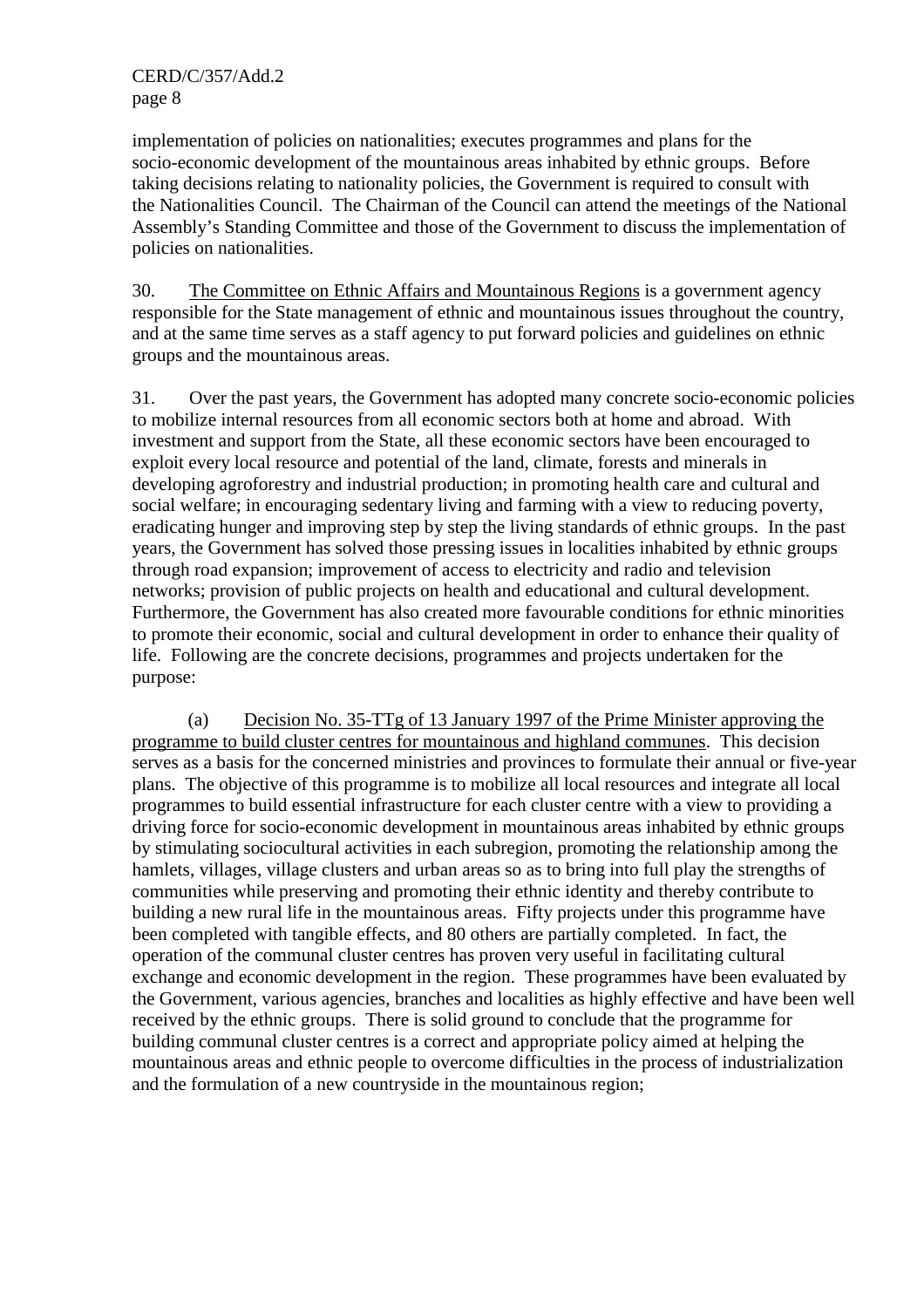(b) Decree No. 20/1998/ND-CP of 31 March 1998 of the Government on the development of commerce in the mountainous islands and ethnic regions. This decree contains policies encouraging commercial activities and the supply of essential commodities for ethnic people living in those regions. The State encourages the establishment of markets, trading shops or commercial services run by local government agencies and cooperatives; allows the exemption from and reduction of taxes on business turnover and profits; lowers the interest rates and provides exemption from tuition fees for the training and retraining of public servants and employees engaged in commercial activities in these regions. Since 1994, the State has given support and subsidies for kerosene for lighting, writing paper and books for pupils, medicaments, fertilizers, seeds, insecticides, coal, and even radios for specially difficult regions. The State also supports and provides transport subsidies to promote the consumption of agricultural goods produced in these regions. These policies have helped to stabilize the prices of essential goods, improve the people's living standards, accelerate the structural shift of crops, and promote production in the ethnic and mountainous regions;

(c) Decision No. 135/1998/QD-TTg of 31 July 1998 of the Prime Minister on the programme of socio-economic development in certain remote communes facing special difficulties (called Programme 135). The overall objective of this programme is to quickly improve the material and spiritual life of the ethnic people in those remote communes and to create favourable conditions for them to overcome poverty, backwardness and underdevelopment, so as to be able to integrate into the overall national development. In 1999, the programme provides direct investment for the construction of key infrastructure and training personnel in 1,000 communes facing special difficulties, and in the year 2000 in 1,870 other communes selected among 284 districts belonging to 49 provinces across the country. The work on population planning, production development and construction of the communal cluster centres have been carried out simultaneously and integrated with other programmes and projects implemented in the same areas. So far, according to the reports from 30 provinces covered by the programme, 1,753 projects have been deployed and substantial investments have been made in accordance with the programme requirements (access roads, mini-hydroelectric stations, clean water and electricity supply, schools and health clinics). The structure of investment is designed to meet the urgent demands of production and life in those particular areas. So far, more than 80 per cent of the 1,753 projects have been started and 402 projects have already been put into operation. Under this programme, 164 new classrooms have been built to meet the demands of the new school year. As a result, it was considered by various branches and agencies as effective and was warmly welcomed by the local people;

(d) Decision No. 133/1998/QD-TTg of 23 July 1998 of the Prime Minister approving the programme of support to ethnic areas facing special difficulties, known as Programme 133 (within the framework of the National Target Programme on Hunger Elimination and Poverty Reduction). In the seven years of the Programme's implementation (1992-1998), 40 ethnic groups in 41 provinces received support with a total funding of 210.7 billion dong. This Programme focused on uplifting ethnic people's living standards and supporting the development of their agricultural production by building a number of agroforestry production models, thereby helping to eliminate hunger and reduce poverty for the people in Quang Ninh, Nghe Tinh, Ha Tinh and An Giang. Many localities have also integrated this Programme with other projects in their areas and was proved to be quite effective in such provinces as Binh Thuan, Kien Giang, Tra Vinh, Bac Can and Thai Nguyen, etc.;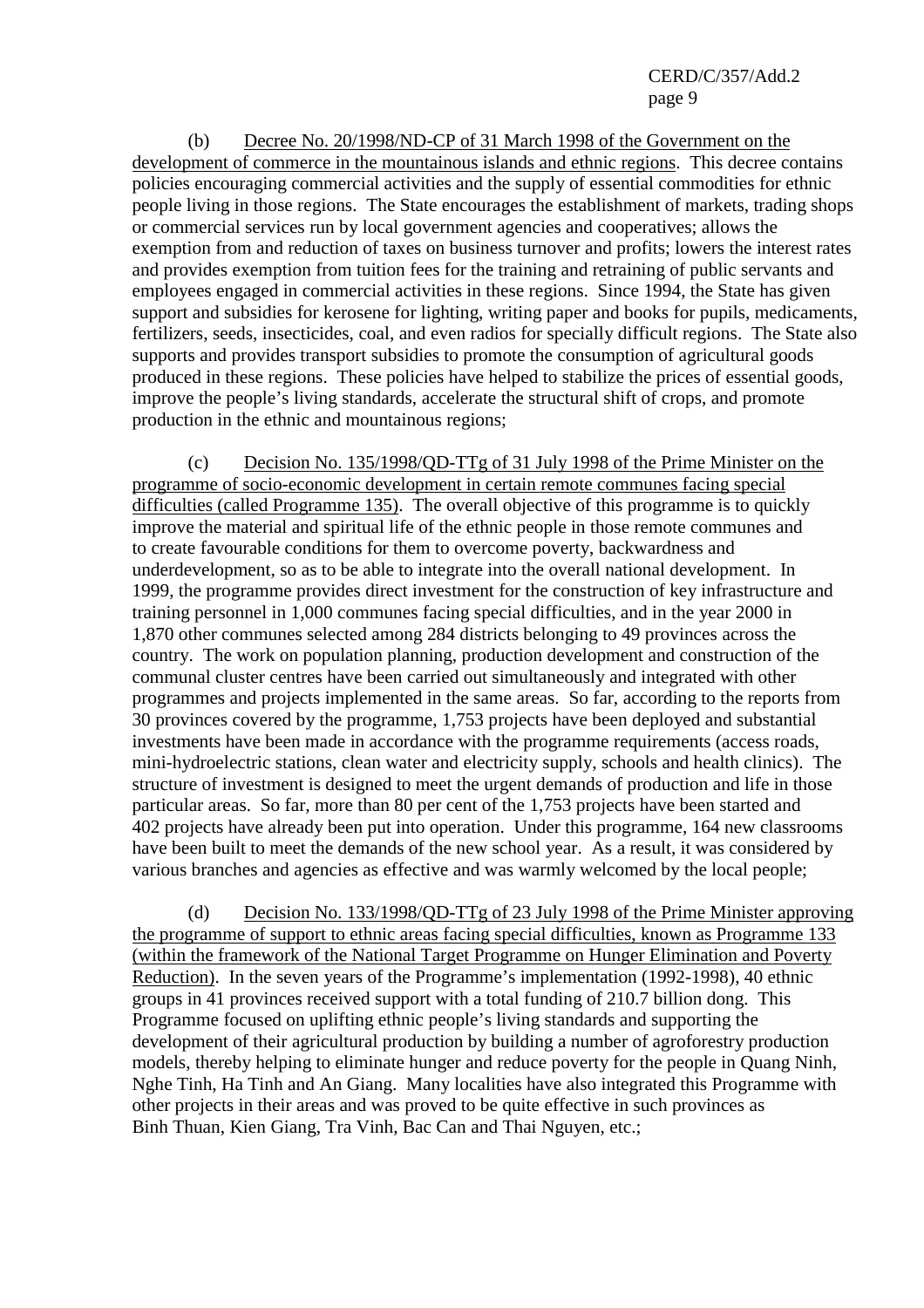(e) Decision No. 727/TTg of 9 November 1995 of the Prime Minister approving the master plan for investment in socio-economic development in Muong Te district, Lai Chau province, for the 1996-2000 period. The objective of this project is to provide people in this area with new ways of production, to reduce poverty and to protect the forests, gradually improving their economic, cultural and social life, particularly their health care, so as to create the necessary conditions for them to integrate into the mainstream of development in line with other ethnic communities. Important experience is also expected to be gained from this project for better guidance for similar programmes in other districts. Considerable progress has been seen in Muong Te district right after the initial investment. The infrastructure has clearly improved. The Lai Chau-Muong Te land route and other routes from Muong Te to other communal clusters have been opened, 400 hectares of rice fields have been irrigated, 17 out of 18 schools were constructed with solid materials; 100 per cent of the communes have health clinics, 21 water supply stations were put in place, two radio and television transmission stations established, the district's 250-seat culture house was completed, and books and newspapers were made available to every commune. By the end of 1999, the project had increased the forest coverage to 40.2 per cent, helping the localities to achieve the target of 228 kg of grain per capita; the poverty rate was brought down to 38.6 per cent. The project has greatly improved the people's lives.

32. Health-care policy. Diseases and epidemics remain a constant threat to ethnic people as a consequence of their poor living conditions, high poverty rate, low knowledge level, existence of some uncontrolled social diseases and lack of clean water in some areas. To solve this problem, many health-care policies have targeted the mountainous inhabitants with various programmes on the control of malaria, goitre, leprosy and tuberculosis. Also important is the expanded programme of immunization. The Programme on Strengthening Grass-roots Health Centre Networks has as its major components constructing and upgrading communal and district health clinics; provision of essential medicaments; training of hamlet medical staff; providing the inhabitants in highland communes with a health insurance card entitling them to a 20 per cent discount rate on medical fees in any local health centres.

33. In conclusion, all the above-mentioned programmes and policies have been implemented in a synchronized and well-targeted manner in line with their original objectives. As a result, they have achieved socio-economic efficiency and created encouraging socio-economic changes in the mountainous and ethnic regions.

# **C. Article 3. Policy against apartheid and racial separation of Viet Nam**

34. Viet Nam is strongly convinced that discrimination on the basis of ancestry, race, skin colour and ethnicity has been a major hindrance to the friendly and peaceful relationship among nations. This also constitutes one of the reasons leading to wars and instability in many parts of the world. Viet Nam has been implementing and will continue to pursue a foreign policy of peace and friendship with all countries in the world. Viet Nam condemns apartheid, racial discrimination and segregation and all forms of racial discrimination including xenophobia, no matter where they take place. Viet Nam is a signatory to the International Convention on the Suppression and Punishment of the Crime of Apartheid. Viet Nam unswervingly supports the United Nations resolutions condemning apartheid and other forms of racial discrimination.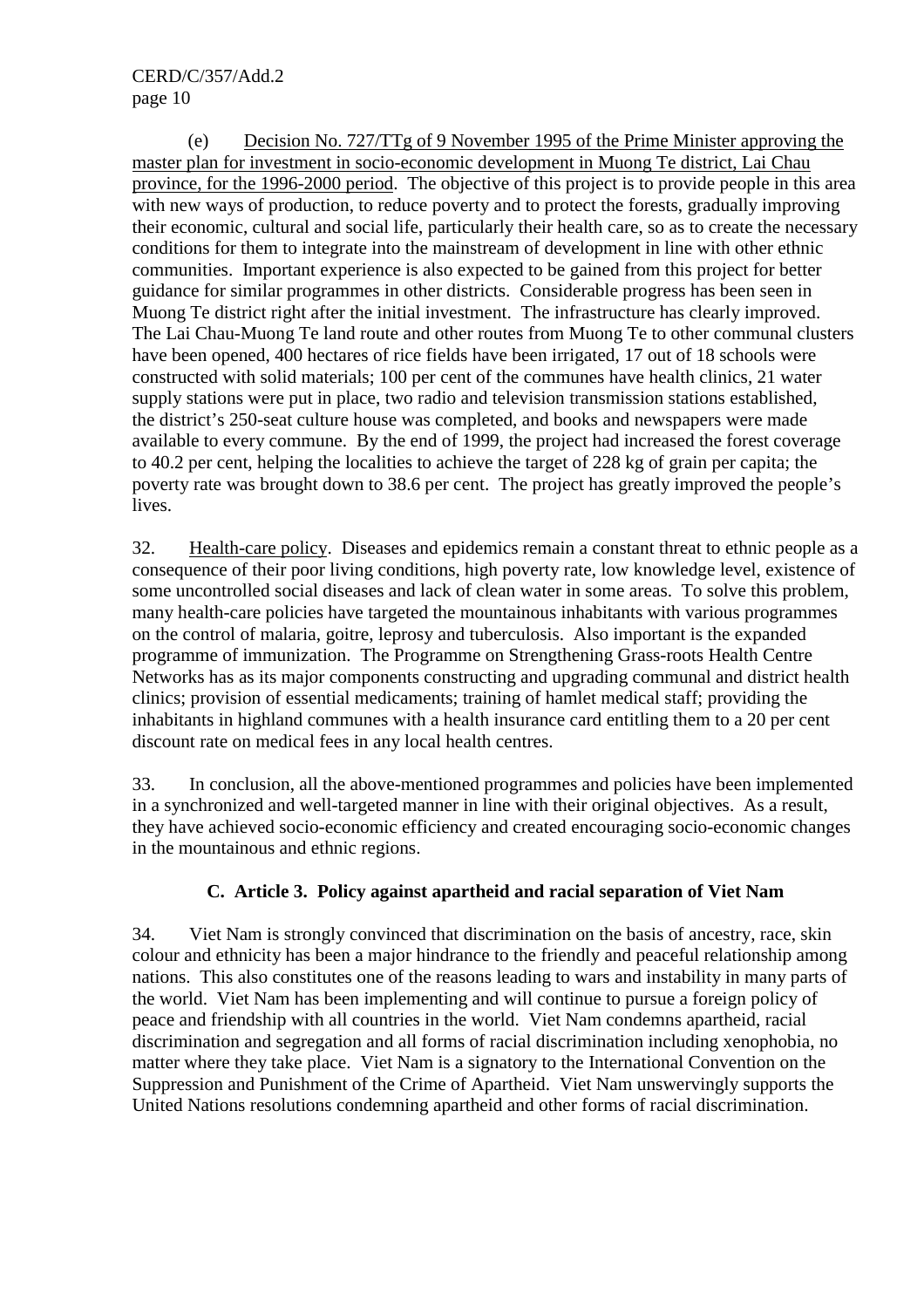Viet Nam is concerned at the increasing manifestations of new forms of racism and racial discrimination, such as neo-Fascism, xenophobia and racial intolerance. Therefore, the Vietnamese Government supports the convening of a world conference against racism in 2001.

# **D. Article 4. Policies and legislation regarding acts of racial discrimination**

35. Article 5 of the Constitution of Viet Nam provides that "The State forbids all acts of national discrimination and division".

36. Article 87 of the Criminal Code stipulates that "sowing national hatred, discrimination and division, and infringements upon the equal rights of the different ethnic groups in Viet Nam are acts undermining the national solidarity policy and those who commit such acts will be subject to a term of imprisonment of between 5 to 15 years".

37. Article 10 (para. 2) of the Law on the Press (28 December 1989) forbids acts that incite violence, aggressive war and sow hatred between nations and peoples. Thus, all acts of propagating national discrimination, inciting hatred among nations and violent acts against an individual or a group of individuals of other races or minority groups are punishable under Vietnamese law.

# **E. Article 5. The right to be equal before the law**

1. Article 5 (a) - The right to be equal before the courts and other judicial organs

38. The right of all Vietnamese citizens to be equal before the law - without any distinction of sex, ethnic origin, language, religion, social status, family origin, residence, etc. - is asserted in article 52 of the 1992 Constitution which states "all citizens are equal before the law". This constitutional norm is specified further in concrete terms in all Vietnamese legal documents regarding all aspects of our political, economic, cultural and social life.

39. Article 8 of the Law on the Organization of People's Courts (6 October 1992) provides that "The Courts proceed on the principle of every citizen's equality before the law without any distinction as to ethnic origin, sex, conviction and belief, religion or social status".

40. Article 4 of the Criminal Procedure Code stipulates that "criminal procedure proceeds on the principle that all citizens are equal before the law without any distinction of sex, ethnic origin, conviction and belief, religion and social status. Any person who commits an offence shall be punished in accordance with the law". Article 21 of the Code also guarantees the equal right to use one's own language in criminal proceedings: "persons conducting and participating in criminal proceedings have the right to use their own mother tongue and script".

41. As regards labour rights, article 5 of the Ordinance on Resolving Labour Disputes (11 April 1996) stipulates that "all parties are equal with regard to their rights and obligations in the process of resolving labour disputes". Article 6 of the Ordinance on the Procedures for Settling Economic Disputes also provides that all parties are also equal in their rights and obligations during the process of resolving economic disputes.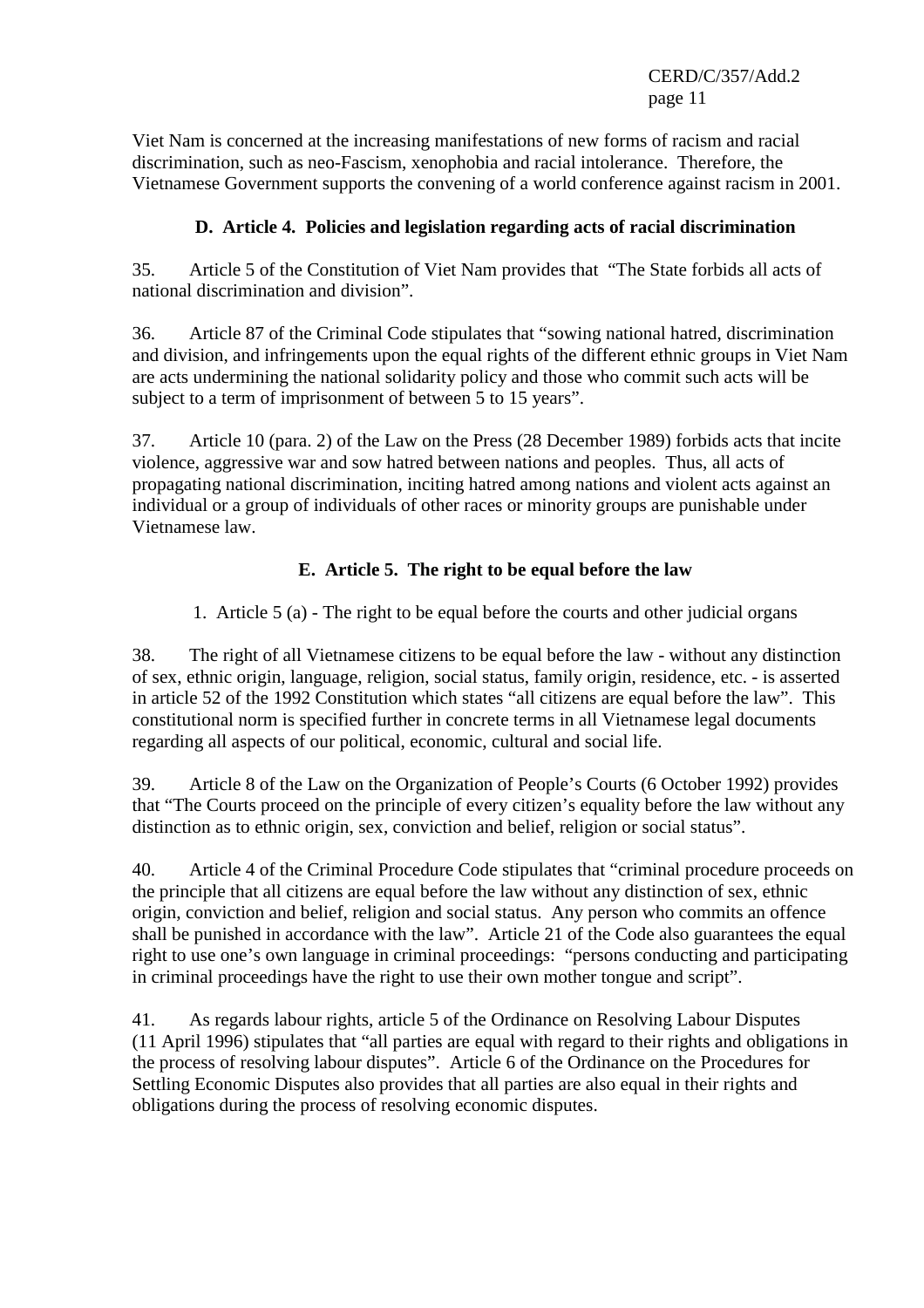42. The Law on Complaint and Denunciation stipulates that "citizens have the right to complain to responsible State organs and organizations, or other responsible persons and to denounce illegal acts of any body, organization or person who harms or threatens to harm the State's interest and legitimate rights or the interest of other bodies, organizations or persons" (art. 1). The law also provides that all acts violating the equal rights of all citizens before the courts and other judicial organs will be punished. At the National Assembly, the Judge of the People's Supreme Court, the People's Supreme Procurator, the Minister of Justice and heads of other relevant organs have to answer the questions put by the deputies regarding the handling of those cases complained of and denounced by the citizens.

2. Article 5 (b) - The right to physical inviolability

43. The right to physical inviolability without any distinction of sex, age, ethnic origin or religion is stipulated in article 71 of the 1992 Constitution of Viet Nam, which states that "the citizens have the right to physical inviolability and legal protection of their life, health, honour and dignity. Unless there is a warrant by the People's Court or a warrant by the People's Prosecutor, no one is subject to arrest except in the case where he or she is caught red-handed in violation of the law. Arrest and detention of people must be conducted in accordance with the laws. All forms of coercion, humiliation or violation of citizens' honour and human dignity are strictly prohibited".

44. Article 5 of the Law on Criminal Procedure guarantees the right to physical inviolability of citizens: "Nobody shall be arrested without a decision of a court or a decision approved by the Prosecutor. Arrest and detention of a person must be undertaken in accordance with the provisions of this law. Acts of coercion or torture are strictly prohibited." Article 6 of the law stipulates that "any act causing danger to the life, health, property, honour and dignity of citizens shall be strictly punished by law".

45. Particularly, the new Penal Code has increased the level of punishment for offences against the juridical process (chap. XII), including specific punishments for the imposition of criminal liability upon innocent people (art. 293), inflicting corporal punishment (art. 299), and abusing one's position and power to detain a person in contravention of the law (art. 303.)

46. In practice, in order to guarantee the effectiveness of the enforcement of the new Penal Code (effective from 1 July 2000), all concerned State organs were required to carry out training to enhance their people's ability to handle properly the proceedings against the violation of personal safety, or to prevent acts of violence. This is one of the areas that has drawn the special attention of government bodies, social organizations and citizens in the recent past.

3. Article 5 (c) - Political rights

47. Political rights, especially the right to vote in elections, to stand for election, to participate in State management and to participate in the Government are guaranteed by the 1992 Constitution. Article 53 of the Constitution stipulates that "the citizen has the right to participate in the administration of the State and management of society, in the discussion of problems of the country and the region, in sending petitions to State organs and voting in referendums organized by the State".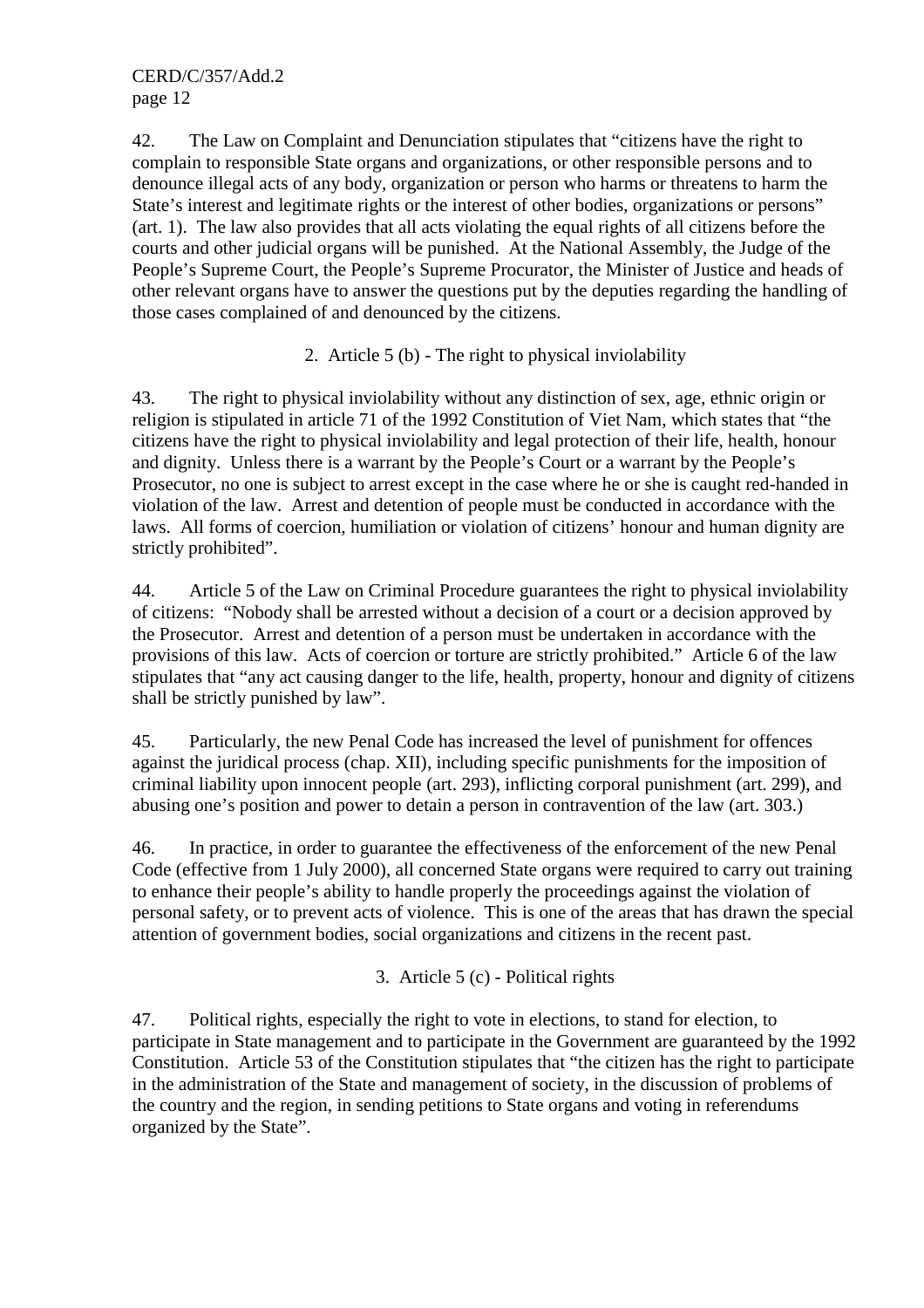48. Article 54 of the same document further stipulates that "the citizen, regardless of nationality, sex, social background, religious belief, cultural standard, occupation, time of residence, shall, upon reaching the age of 18, have the right to vote, and upon reaching the age of 21, have the right to stand for election to the National Assembly and the People's Councils in accordance with the provisions of the law". "Elections to the National Assembly and the People's Councils are held in accordance with the principles of universal, equal, direct, and secret suffrage" (art. 7).

49. In the National Assembly, the supreme legislative body reflecting the collective right of the people, the percentage of deputies representing ethnic people is relatively high and they are given important positions. Article 9 of the Law on Election of National Assembly Deputies stipulates that "the number of ethnic deputies at each National Assembly Legislature is decided by the Standing Committee of the National Assembly on the basis of ensuring an appropriate number of ethnic deputies". Of 450 deputies of the tenth National Assembly (1997-2002 legislature), there are 78 ethnic deputies, accounting for 15.6 per cent. The Chairman of the National Assembly is from the Tay ethnic group. In addition, some ethnic deputies are appointed chairmen of specific National Assembly committees. The percentage of ethnic members of the People's Councils at local levels is also high. During the tenth National Assembly, the Chairman of the National Assembly, the National Assembly Standing Committee and other National Assembly commissions hold many meetings with ethnic deputies to discuss and deal with their concerns. Of a total 1.4 million civil servants, the number of ethnic people accounts for a large part. Those who are of ethic origin are given favourable conditions in skills training, appointment and recruitment.

## 4. Article 5 (d) - Other civil rights

## (a) Subparagraphs (i) and (ii)

50. Freedom of movement and of residence within the country, and of freely travelling abroad and returning home are provided for in article 68 of the 1992 Constitution: "The citizen shall enjoy freedom of movement and of residence within the country; he can freely travel abroad and return home from abroad in accordance with the provisions of the laws."

51. Citizens are entitled to enjoy favourable conditions to conduct civil exchanges without any discrimination on the basis of race, religion and language.

52. The Government has also issued a great many regulations providing favourable conditions for the citizens' entry and exit, as well as for the guarantee of the right of movement and residence in Viet Nam, for example Decision No. 210/QD-TTg of 27 October 1999 on the policy towards Vietnamese living abroad. According to this decision, Vietnamese citizens who do not violate the laws will be granted passports to travel overseas for the purpose of working, studying, travelling and resettling and, with lawful Vietnamese passports, they are exempted from entry visas every time they return to Viet Nam.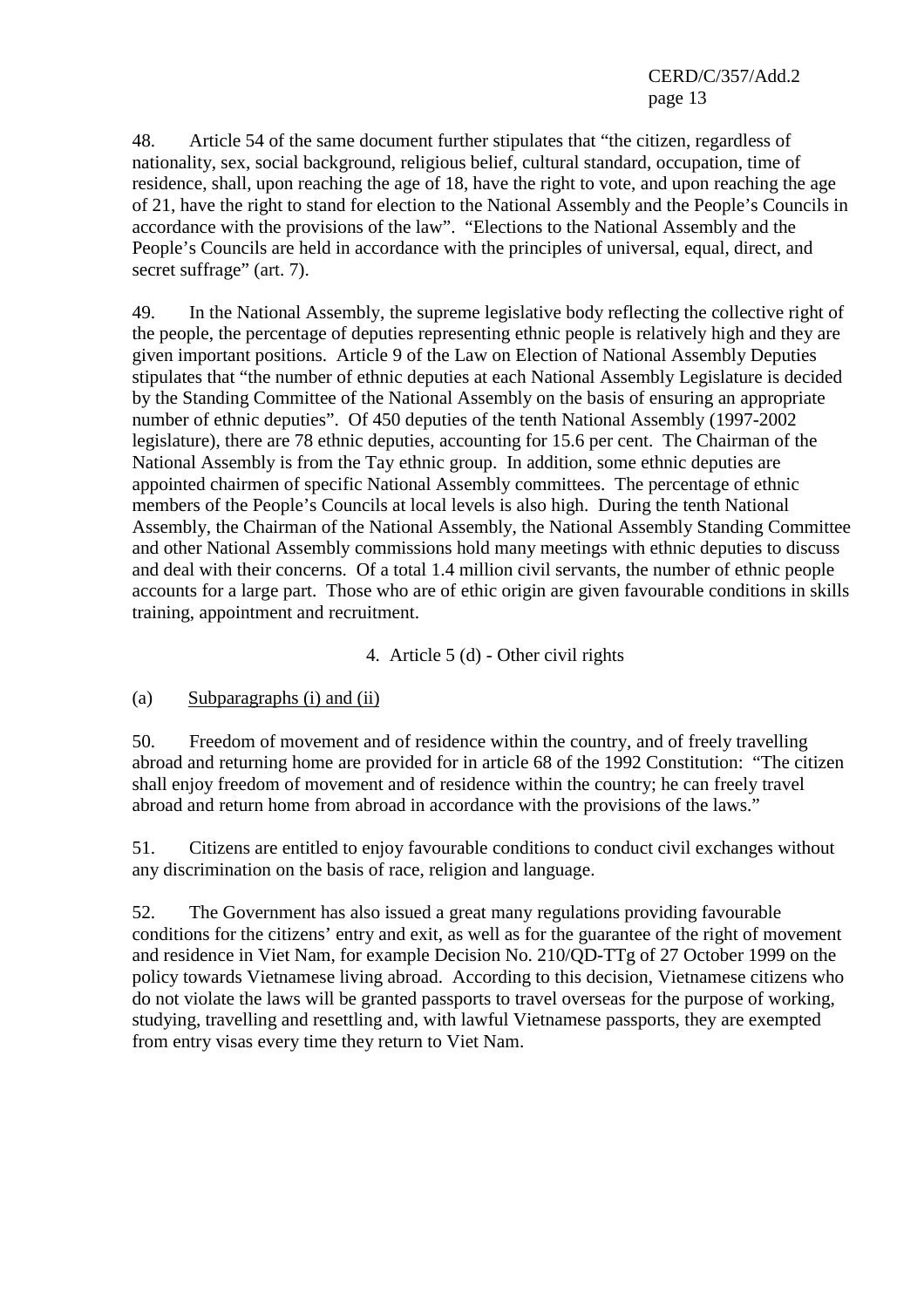## (b) Subparagraph (iii)

53. The right to have a nationality, a very important civil right of an individual, is affirmed in all the Constitutions of Viet Nam (1946, 1959, 1980 and 1992) and has been institutionalized in various State laws and regulations. Immediately after independence in September 1945, the State issued Ordinance No. 53/SL dated 20 October 1945 on Vietnamese nationality. In 1988, Viet Nam issued the new Law on Nationalities, which was subsequently amended in 1998, in which the right to have a nationality of every individual is provided regardless of race and gender.

54. Article 1 of the 1998 Law on Nationalities provides: "In the Socialist Republic of Viet Nam every individual has the right to hold Vietnamese nationality." The Socialist Republic of Viet Nam is a unified State of all nationals living on Vietnamese territory. Members of all ethnic groups hold Vietnamese nationality. Article 8 of the law also clearly states that "The State of the Socialist Republic of Viet Nam creates favourable conditions for any child born on Vietnamese territory to hold Vietnamese nationality and for any stateless person who is residing in Viet Nam to be granted Vietnamese nationality as stipulated by this law". Marriage, divorce or annulment of an unlawful marriage between a Vietnamese citizen and a foreigner or a stateless person shall not change the Vietnamese nationality of the Vietnamese individual involved as well as his or her children and grandchildren (art. 9).

55. As provided for by this law, any child born to parents who are Vietnamese citizens shall hold Vietnamese nationality regardless of whether that child was born inside or outside the territory of Viet Nam (art. 16). Any child born to parents, one of whom is a Vietnamese citizen and the other is a stateless person, or whose mother is a Vietnamese citizen and the father is an unknown person, that child shall hold Vietnamese nationality. Any child abandoned or found on Vietnamese territory shall hold Vietnamese nationality (art. 19).

(c) Subparagraph (iv)

56. Freedom to marry and to choose a wife or husband is affirmed in article 64 of the 1992 Constitution: "The State protects marriages and the family. Marriages shall conform to the principles of free consent, progressive union, monogamy and equality between husband and wife."

57. To concretize this principle, and based on the 1959 and 1986 Laws on Marriage and Family, the seventh session of the National Assembly (tenth Legislature) adopted in June 2000 the amended Law on Marriage and Family (hereinafter the 2000 Law on Marriage and Family). Article 2 of this law provides that "Marriages between Vietnamese citizens from different ethnic groups or religions, or between believers and non-believers, between Vietnamese citizens and foreigners shall be respected and protected by laws". Obviously, the Vietnamese laws prohibit discrimination in the marriages and family relations of all nationalities in Viet Nam, as well as between Vietnamese citizens and foreigners. These provisions create a legal foundation for any eligible person to have an equal opportunity to exercise his or her rights to marriage and to choose a husband or wife regardless of race or religion.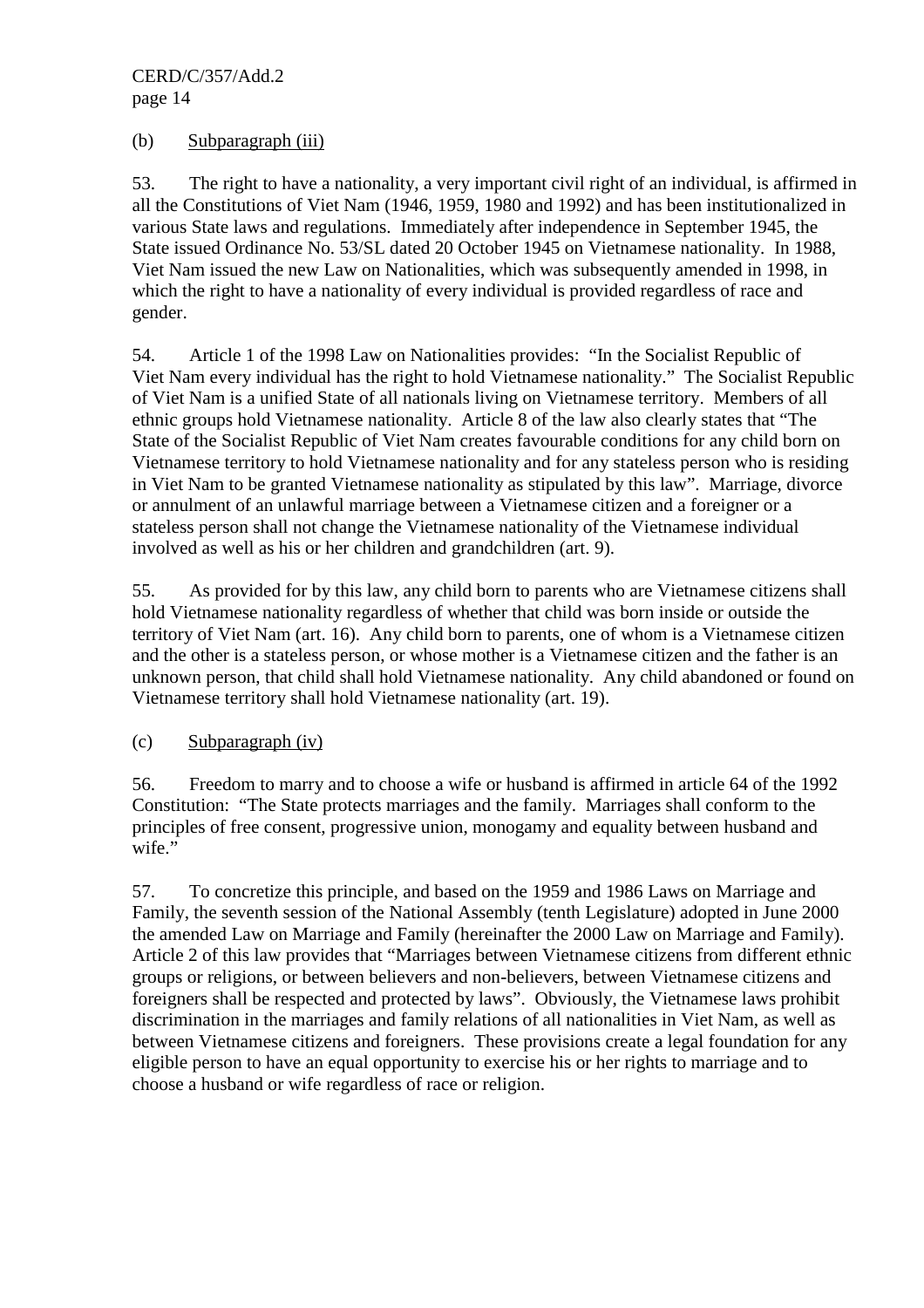58. Article 9 of this law stipulates that: "marriage is decided by both man and woman on the principle of free consent; no one may force or cheat others; no third person may force or prevent them from getting married".

## (d) Subparagraphs (v) and (vi)

59. According to article 58 of the Constitution, citizens have the rights to ownership of lawful income, savings, housing, personal belongings, means of production, funds and other assets in enterprises or other economic entities. The State protects citizens' rights to lawful ownership and inheritance, regardless of sex, ethnic origin, religion and social status.

60. Article 175 of the Civil Code reaffirms: "The right to ownership by individuals, legal persons and other subjects is recognized and protected by the laws. No one can be illegally prevented from or deprived of ownership of his/her property." Public, private or joint ownership (in wife-husband relationships) of Vietnamese citizens is protected by the laws.

61. In terms of the right to inherit, it is stipulated in article 365 of the Civil Code that "All individuals are equal in exercising the right to leave their property to others and to inherit property in accordance with the wills or the laws". Individuals have the right to make their own wills to decide on their property, to leave it to inheritors, to inherit property in accordance with the wills or the laws (art. 634).

#### (e) Subparagraphs (vii) and (viii)

62. Article 69 of the 1992 Constitution stipulates: "The citizen shall enjoy freedom of opinion and speech, freedom of the press, the right to be informed, and the right to assemble, form associations and hold demonstrations in accordance with provisions of the law."

63. Article 70 of the 1992 Constitution also provides that: "The citizen shall enjoy freedom of belief and of religion; he can follow any religion or follow none. All religions are equal before the law. The places of worship of all faiths and religions are protected by the law. No one can violate freedom of belief and of religion; no one can misuse belief and religions to contravene the law and State policies."

64. Article 129 of the Criminal Code further stipulates that anyone who acts in such a way that prevent citizens from exercising their right to meetings and associations in the interests of the State and the people, their right to freedom of belief or religion, and their right to profess any or no religion shall be punished with a fine or imprisonment from three months to one year. People found guilty may be prohibited from assuming any positions or certain jobs from one to five years.

65. The State of Viet Nam advocates a consistent policy of respect for the freedom of religion. In Viet Nam, many religions coexist peacefully and there have been no religious conflicts. All religions are treated equally. In the past 20 years, the number of religious followers has increased steadily, the number of Catholics has doubled and the number of people going to church has increased many times over. There are about 20 million religious followers in Viet Nam.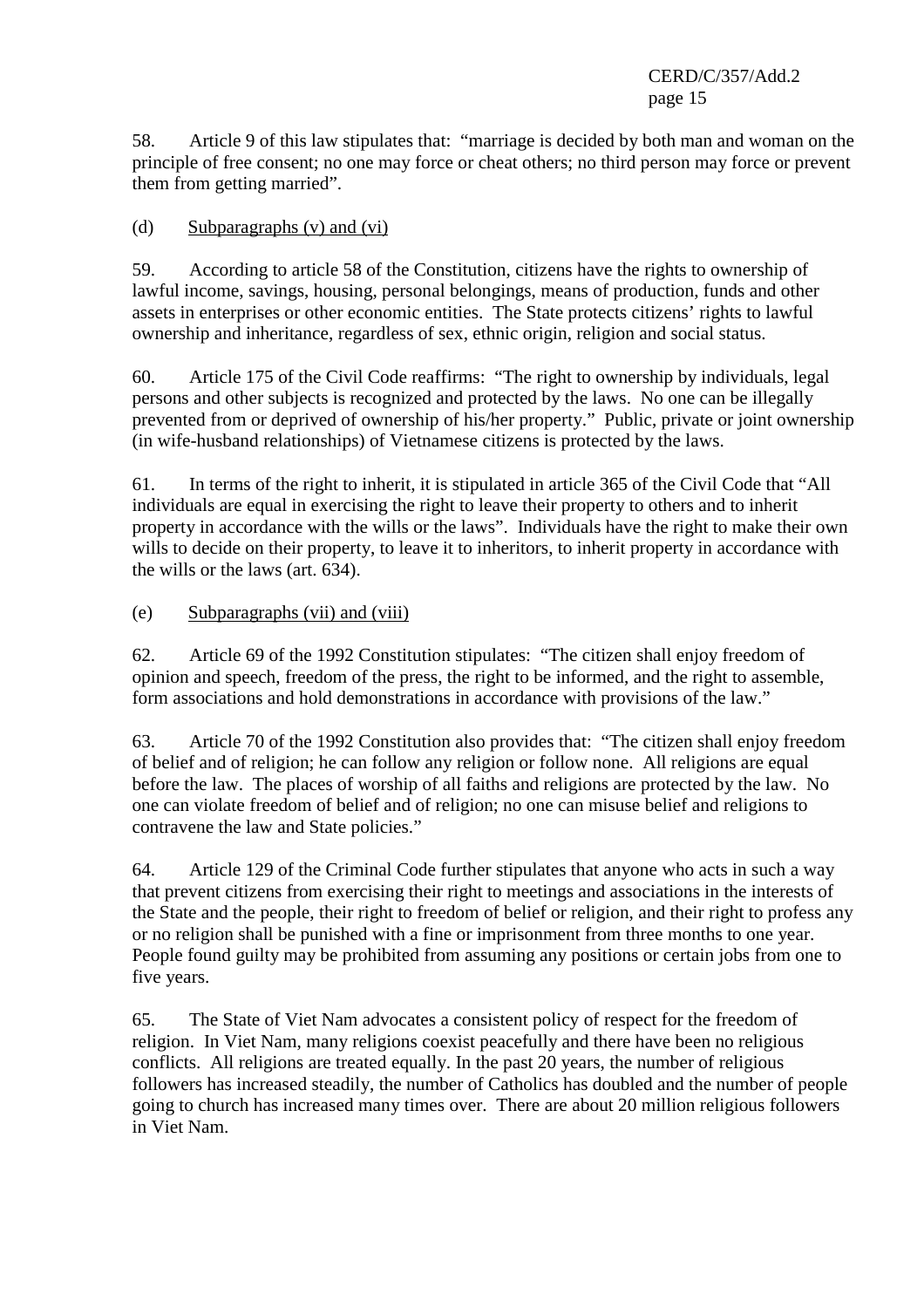66. In the past years, religious followers of different ethnic origins were elected to the National Assembly and to the People's Councils at different levels and have become members of the Viet Nam Fatherland Front and many other mass organizations.

## (f) Subparagraph (ix)

67. Article 69 of the 1992 Constitution provides that "The citizen shall enjoy … the right to assemble, form associations and hold demonstrations in accordance with the provisions of the law". This constitutional right has been put into concrete terms in a number of other legal documents. Article 1 of the 1990 Law on Trade Unions stipulates that "Vietnamese labourers working for businesses and production units of different economic sectors, in foreign-invested enterprises, specialized government units, State agencies and social organizations have the right to establish and join a trade union within the framework of the statute of the labour organization of Viet Nam".

68. The State creates favourable conditions for people to exercise this right in its interests and strictly prohibits any violations of this right of citizens. Article 129 of the Criminal Code provides that, "Any person who prevents citizens from exercising the right to freedom of assembly and association in the interests of the State and the people may be liable to imprisonment for up to 5 years".

5. Article 5 (e) - Economic, cultural and social rights

(a) Subparagraph (i)

69. The right to work, the freedom to select an occupation suitable to one's capacity, the right to enjoy favourable and equal working conditions, unemployment protection and equal pay for the same work, regardless of sex and ethnic origin, are provided for in the 1992 Constitution. As article 55 of the Constitution reaffirms: "The citizen has both the right and duty to work. The State and society shall work out plans to create ever more employment for the working people."

70. Article 56 of the 1992 Constitution provides for policies for workers as follows: "The State shall enact policies and establish regimes for the protection of labour. The State shall establish working times, wage scales, regimes of rest and social insurance for State employees and wage-earners; it shall encourage and promote other forms of social insurance for the benefit of the working people."

71. In accordance with article 63 of the 1992 Constitution, "Men and women shall receive equal pay for equal work. Women workers shall enjoy a regime related to maternity. Women who are State employees and wage-earners shall enjoy paid prenatal and post-natal leaves during which they shall receive all their wages and allowances as determined by law".

72. Viet Nam has acceded to a number of ILO conventions, including Convention No. 100 on equal pay for equal work for both male and female workers.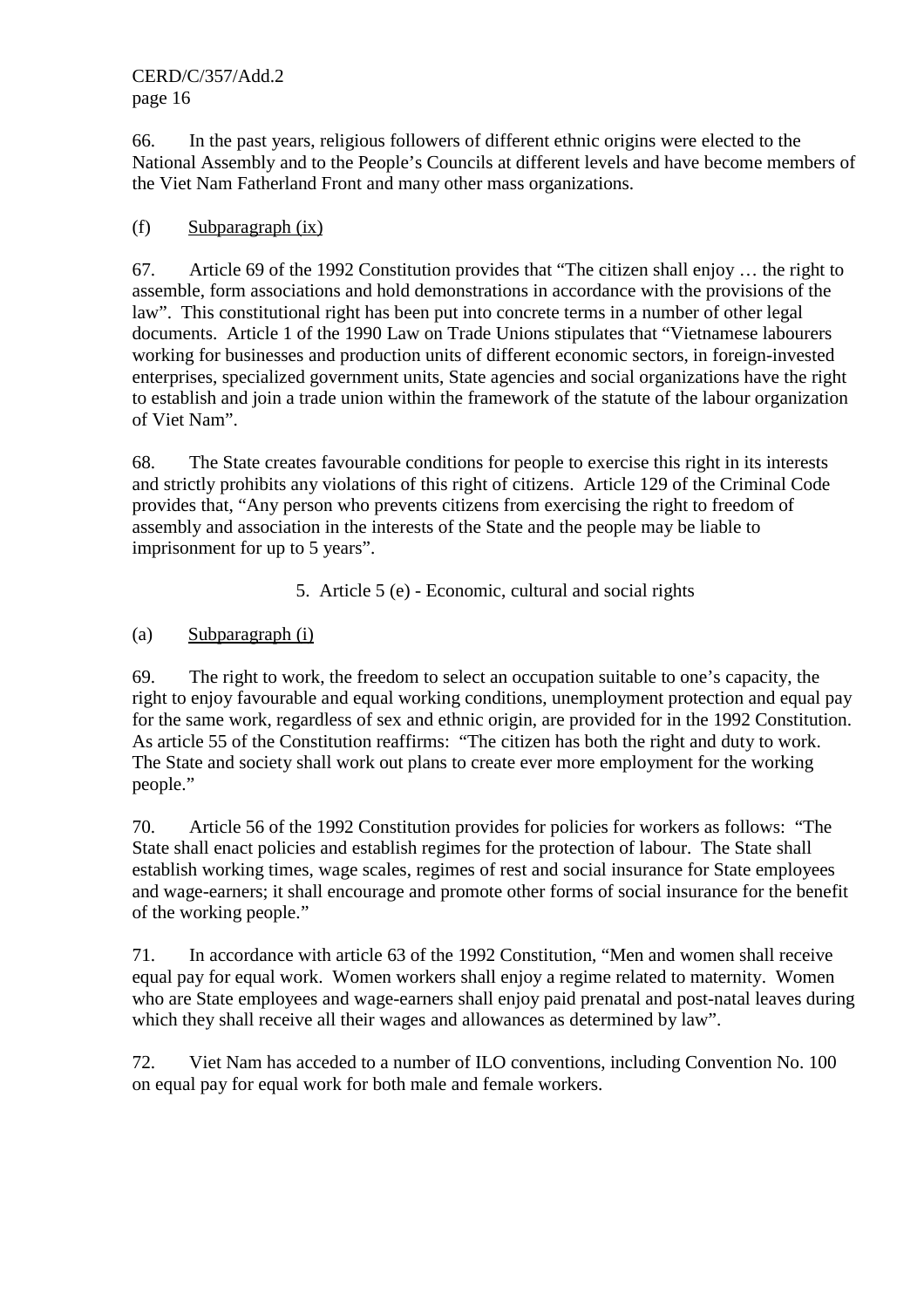73. Article 45 of the Civil Code provides that, "Individuals have the right to work. Everyone has the right to work, and enjoys the freedom to select an occupation or job free from discrimination on the basis of sex, ethnic origin, social status, belief or religion". Article 20 of the same code reaffirms that, "Everyone has the freedom to select an occupation and vocational training place appropriate for the demands of their work".

74. In its labour policies, the State extends preferential treatment to workers in remote regions and geographically and economically disadvantaged areas; commune, district and township medical workers and employees, teachers and education cadres in mountainous areas are entitled to extra salary and allowances.

75. It is also provided for in article 227 of the Criminal Code that, "Anyone who violates the regulations on labour safety, sanitation and safety in densely populated areas, causing harm or loss of life to other people or damage to others' property, shall be subject to imprisonment from six months to five years. If the individual is personally in charge of the labour safety, sanitation and safety in densely populated areas or in case of serious consequences, he/she shall be subject to imprisonment for up to 12 years".

76. In accordance with article 228 of the Criminal Code, anyone using children in work which is heavy, dangerous or in contact with poisonous substances shall be subject to imprisonment for up to two years, and in case of serious consequences or of many children being employed for such work, he/she may be subject to imprisonment for up to seven years and be subject to an additional fine of up to 20 million dong.

(b) Subparagraph (ii)

77. The right to establish a trade union originated from the right to association provided by the laws, on the basis of article 69 of the 1992 Constitution. Article 1 of the Law on Trade Unions provides that, "Vietnamese citizens working in business and production units of different economic sectors, in foreign-invested enterprises, specialized government units, State agencies and social organizations have the right to establish and join a trade union in accordance with the statute of the labour organization of Vietnam".

78. Article 7 (para. 2) of the Labour Code stipulates that, "Employees have the right to establish, join, or operate a trade union in accordance with the Trade Union Law so as to protect their legitimate rights and interests". Article 154 (para. 3) of the Law further stipulates that: "The employer shall not discriminate against his/her employee(s) on account of the latter's act to establish, join or operate a trade union, or shall not use economic measures or others to interfere in the organization or operation of a labour union".

79. Article 129 of the Criminal Code provides that those who obstruct the implementation of the citizens' right to association in conformity with the interests of the State or other people shall be liable to punishment ranging from a fine to a warning to non-custodial reformation to imprisonment for three months to one year. This includes obstruction with regard to the establishment of and participation in a trade union.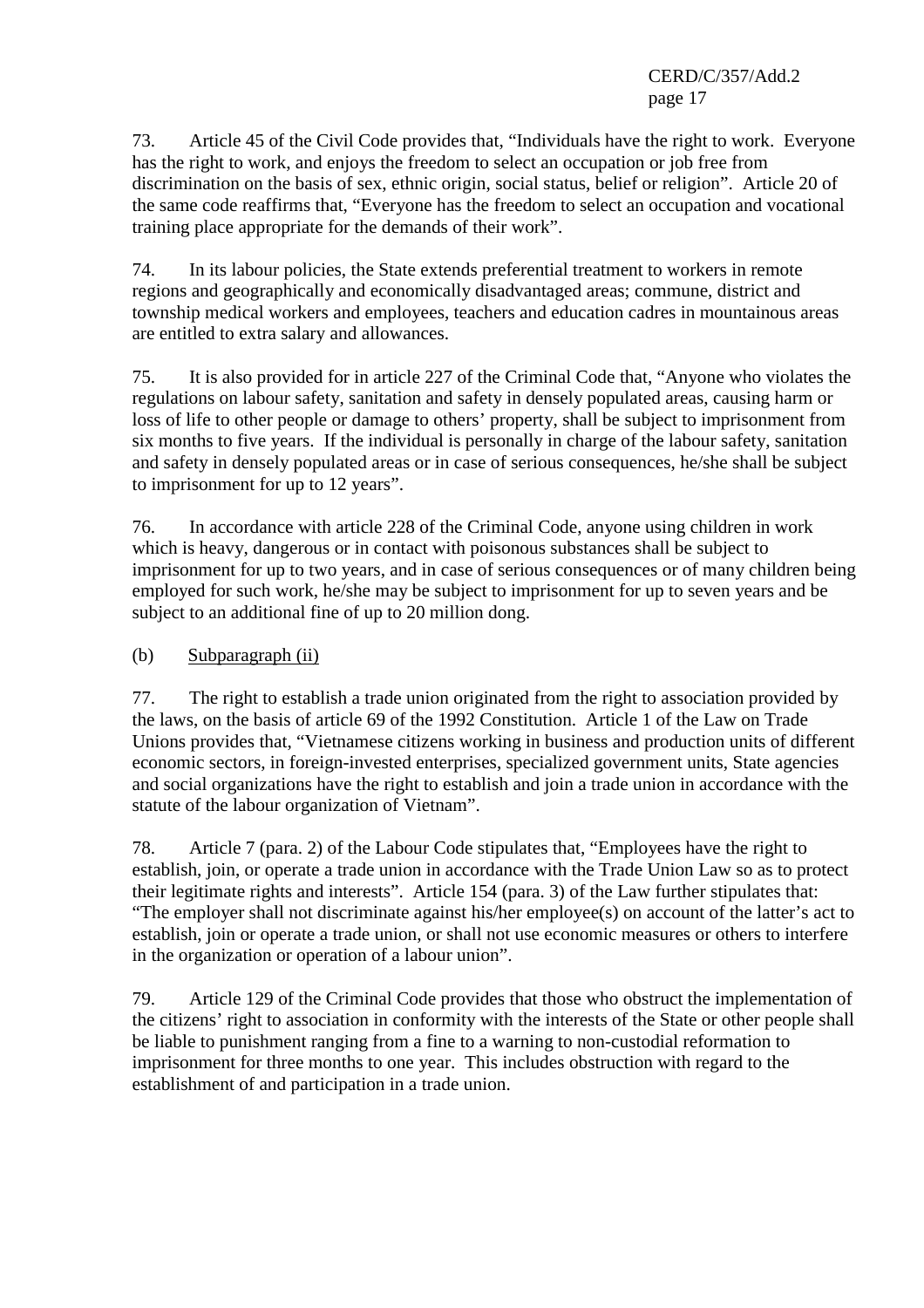80. In Viet Nam, the trade union plays an important role in protecting employees' interests not only in State enterprises, but also in those privately and foreign owned, thus evolving more and more the participation of employees.

## (c) Subparagraph (iii)

81. Article 62 of the 1992 Constitution provides that, "The citizen has a right to build dwelling-houses according to zoning regulations and the law. The rights of lessees and lessors are protected by the law". The Civil Code protects the right of citizens to reside and to own or lease a house. The State has implemented a policy of allocating land to individuals for the purpose of building houses for long-term use in accordance with the laws. The Government carries out policies suitable to the conditions of each area, but gives priorities to and creates favourable conditions for ethnic groups.

## (d) Subparagraph (iv)

82. Article 61 of the 1992 Constitution provides that, "The citizen is entitled to a regime of health protection. The State shall establish a system of hospital fees, together with one of exemption from and reduction of such fees. The citizen has the duty to observe all regulations on disease prevention and public hygiene. It is strictly forbidden to produce, transport, deal in, store and use unlawfully opium and other narcotics. The State shall enact regulations on compulsory treatment of drug addiction and treatment of dangerous social diseases."

83. Article 23 of the Law on Public Health Protection provides that, "Everyone suffering from illness, diseases or accidents will be examined and treated at medical facilities at the place where he resides, works or studies. Patients are allowed to choose their own doctors and medical facilities". This law (arts. 41 and 42) also gives priority to old people, war invalids, military patients, the handicapped and members of ethnic groups in having medical examinations and treatment.

84. In spite of a budgetary constraint, the Government has made great efforts in allocating appropriate spending for public health and social insurance systems with a view to protecting community health. The hospital system has been upgraded with more qualified doctors. Up to now, over 90 per cent of the population has access to health-care services. By the end of the year 2000, each village or commune will have one medical station. A medical system to treat drug addicts has been set up in major cities. In 1999, the Department of Food Safety was established and it has significantly contributed to food sanitation and safety. This has helped to better ensure the citizens' right to health care and health protection. A national medical support programme has equipped 2,800 communal medical stations and 166 district hospitals. The Government has also invested in constructing 1,500 medical stations for poor and remote communes.

85. In recent years, the Government has implemented appropriate policies to develop the public health network in the ethnic regions. Different programmes such as the expanded programme of immunization for children, the campaign to use iodized salt, anti-mosquito spraying, malaria prevention, weekly clean water exercises, and the "green and clean" movement all have been implemented effectively.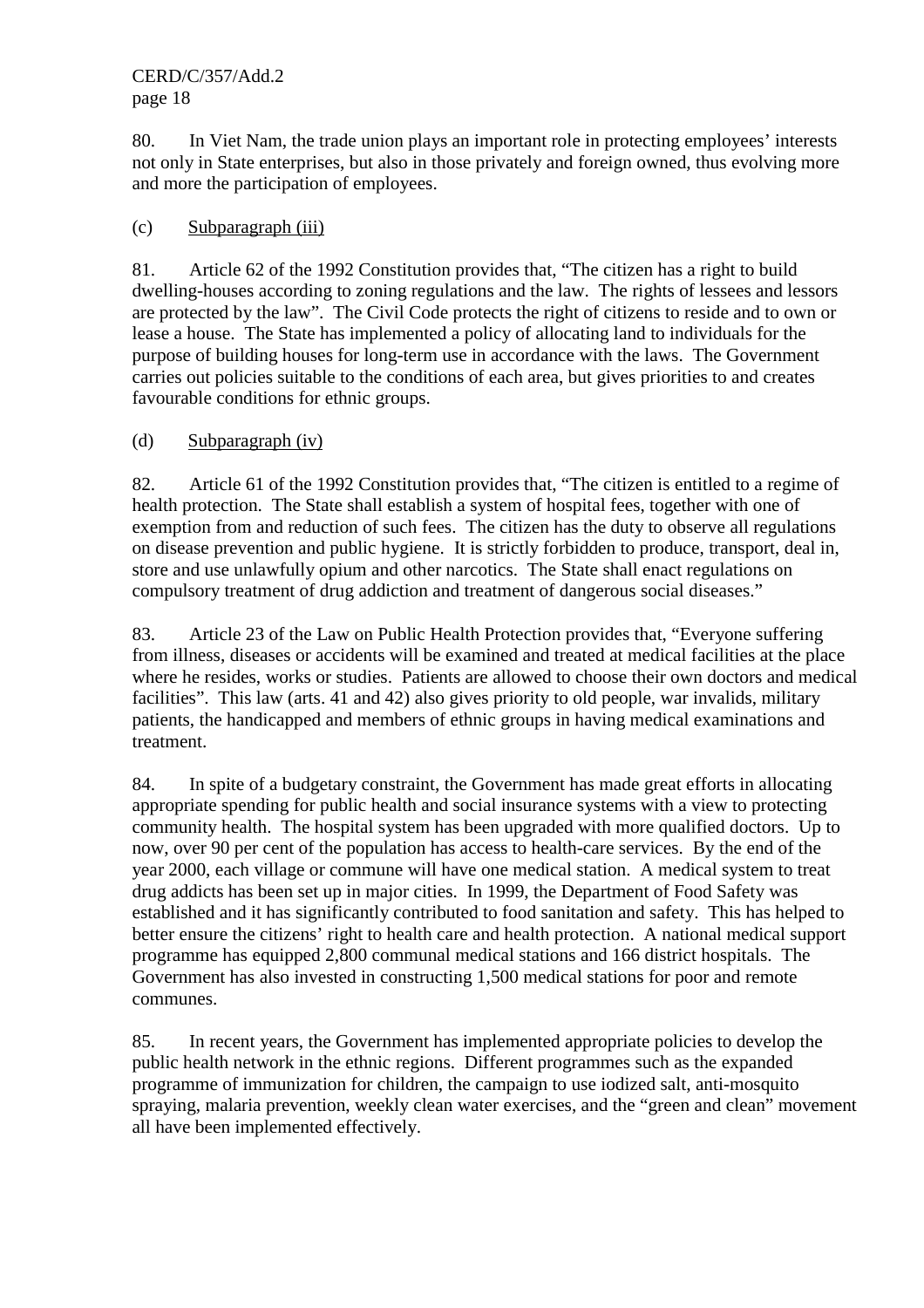86. Directive 525/TTg issued on 2 November 1993 by the Prime Minister clearly pointed out that one of the immediate tasks in the health and social sector was to discourage the ethnic people from growing poppies and organizing effective drug addict rehabilitation activities. To cope with malaria, goitre and diarrhoea, each province must review its planning process and strive to basically wipe out malaria and goitre by 2000; consolidate health-care facilities in the mountainous and remote areas; complete the construction of district health-care centres, strengthen the health-care system at commune and village level; establish more mobile health-care units.

## (e) Subparagraph (v)

87. The State of Viet Nam has always considered education and training as the primary national objective. Developing the education system to enhance the people's level of literacy, develop human resources and nurture talents are the objectives of special importance cited in the 1992 Constitution (art. 35). The State implements a policy of priority to encourage educational development in the mountainous and ethnic regions and those areas faced with special difficulties (art. 36).

88. According to article 5 of the Law on Education, the State assists ethnic people to study their own language and writing system.

89. Article 6 of the law provides, "the State ensures the necessary conditions to universalize primary education in ethnic, mountainous and remote areas and to accomplish the universalization of primary education in new residential areas right from their establishment".

90. Article 9 of the law also stipulates that, "Every citizen, without discrimination as regards his or her nationality, religion, belief, gender, family origin, social status or economic situation, has the right to enjoy the same educational opportunities. The State gives priorities and creates favourable conditions for ethnic children, for children in specially difficult economic and social situations, and those entitled to priority treatment, the handicapped and others in the same category to exercise their right and responsibility to study".

91. Article 29 of the law also stipulates that, "the State gives priorities in terms of capital investment for school building, providing facilities, training teachers, and ensuring that the educational demands of ethnic children are met".

92. Article 78 of the law further provides that, "With regard to the entry exams to universities and vocational secondary schools, the State encourages the selection and enrolment of candidates from ethnic areas and areas with special economic and social difficulties with a view to training cadres, employees from among their own".

93. For vocational training, article 20 of the Labour Law provides, "Every citizen has the right to freely choose his/her occupation or job and a suitable vocational training place. Enterprises, organizations and individuals having sufficient conditions provided for by the laws may open vocational training facilities".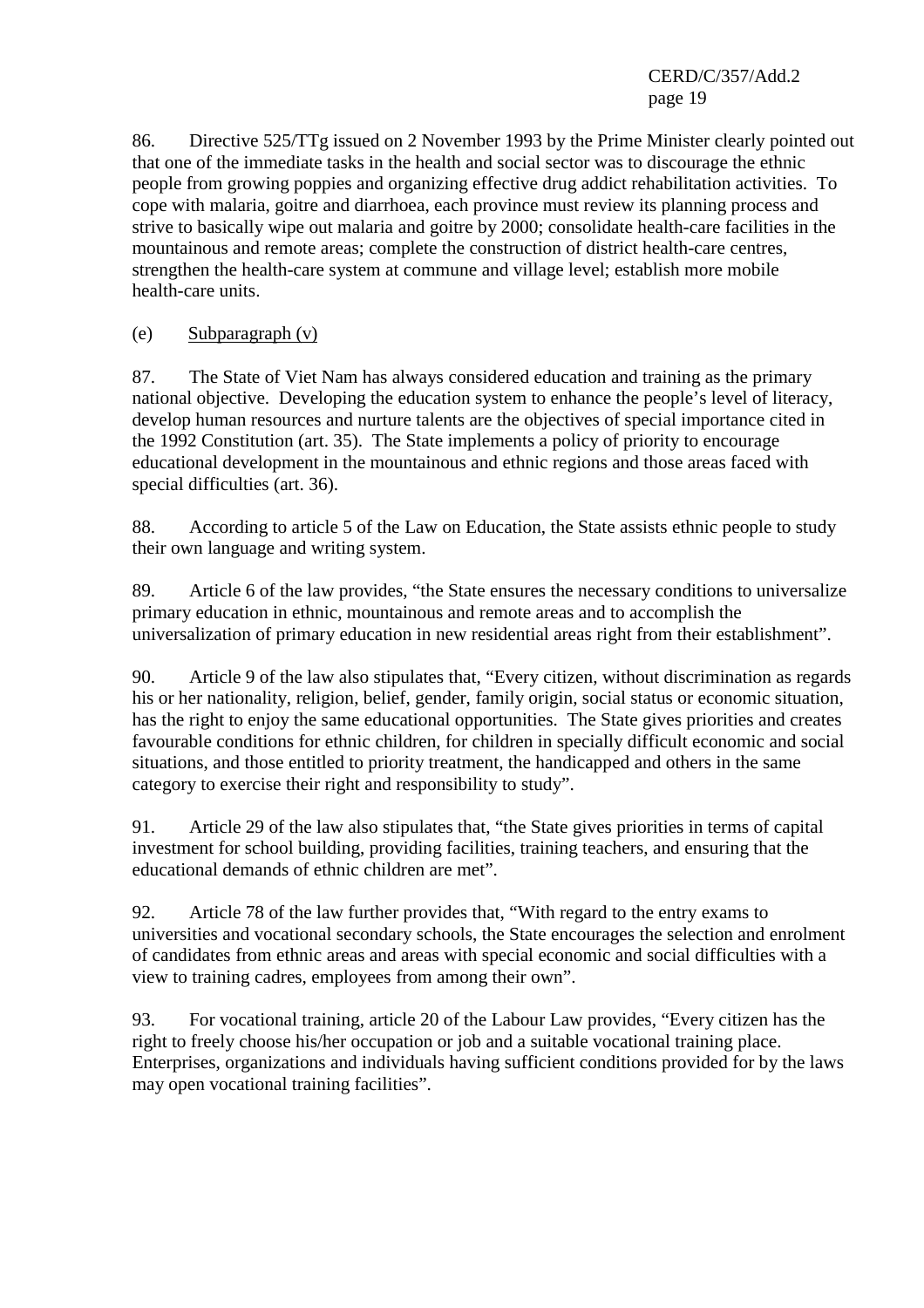94. In order to overcome disparities between areas, the State allows a reduction in tuition fees and provides assistance in the form of education materials and boarding facilities funded by the State for ethnic people, and material support for teachers in mountainous and remote areas. In the last year, 700,000 workers have had the opportunity to participate in different forms of vocational training.

95. So far, there are five colleges established especially for ethnic students in Viet Nam. At university level, ethnic students are entitled to scholarships 1.5 times the average. Ethnic candidates are given priority in recruitment after graduation.

96. In particular, the State has introduced a number of programmes giving priority to ethnic people, such as the "Programme on consolidation and development of education in mountainous and remote areas, in isolated islands and areas facing many difficulties" during the 1991-1995 period and extended to 2000. This programme is aimed at creating sources for the training of cadres in ethnic areas and educationally underdeveloped areas, gradually enhancing the level of education, introducing obligatory education up to the third grade, and first and foremost, concentrating on illiteracy eradication for youths from 15 to 25 years of age. So far, over 500 billion dong from the State budget have been invested for the Government's education programmes. Following are the results obtained:

(a) Completion of the illiteracy-eradication campaign. This campaign was intensively implemented in the late 1990s. According to statistics, most mountainous provinces have successfully eradicated illiteracy;

(b) Establishment of a boarding school system for ethnic children. This is aimed at providing boarding facilities for ethnic children from national to provincial and district levels. By 1998, throughout the country, there were 10 schools of this kind at the national level, 40 schools at provincial level and 170 at district level. Currently, about 60,000 ethnic children are studying in these schools. The annual number of graduates from lower and upper secondary schools is 7,000 and 4,000, respectively. This constitutes an important resource for training ethnic cadres at universities and other training institutes;

(c) Implementing of the project providing primary-school textbooks for a curriculum of 120 weeks or 100 weeks for needy areas and carrying out a pilot teaching programme in ethnic languages funded by UNICEF. Students under the 120- or 100-week curriculum are often in extremely difficult circumstances; textbooks are therefore made available free of charge. The pilot teaching in ethnic languages has been carried out in the H'Mong, Ede, Gia Rai and Bana communities. Textbooks in four languages - Homing, Cham, Ba Na and Gia Rai have been compiled and used, on a pilot basis, in five schools in Lao Cai, Gia Rai, Kon Tum and Ninh Thuan provinces. So far, 1,000 students have studied under this programme.

# (f) Subparagraph (vi)

97. The Vietnamese laws ensure citizens' right to participate on an equal footing in the cultural life of the country, regardless of their ethnic group, religion and language. The State encourages the development of talents and creativity in culture and the arts as well as artistic and literary activities among the population.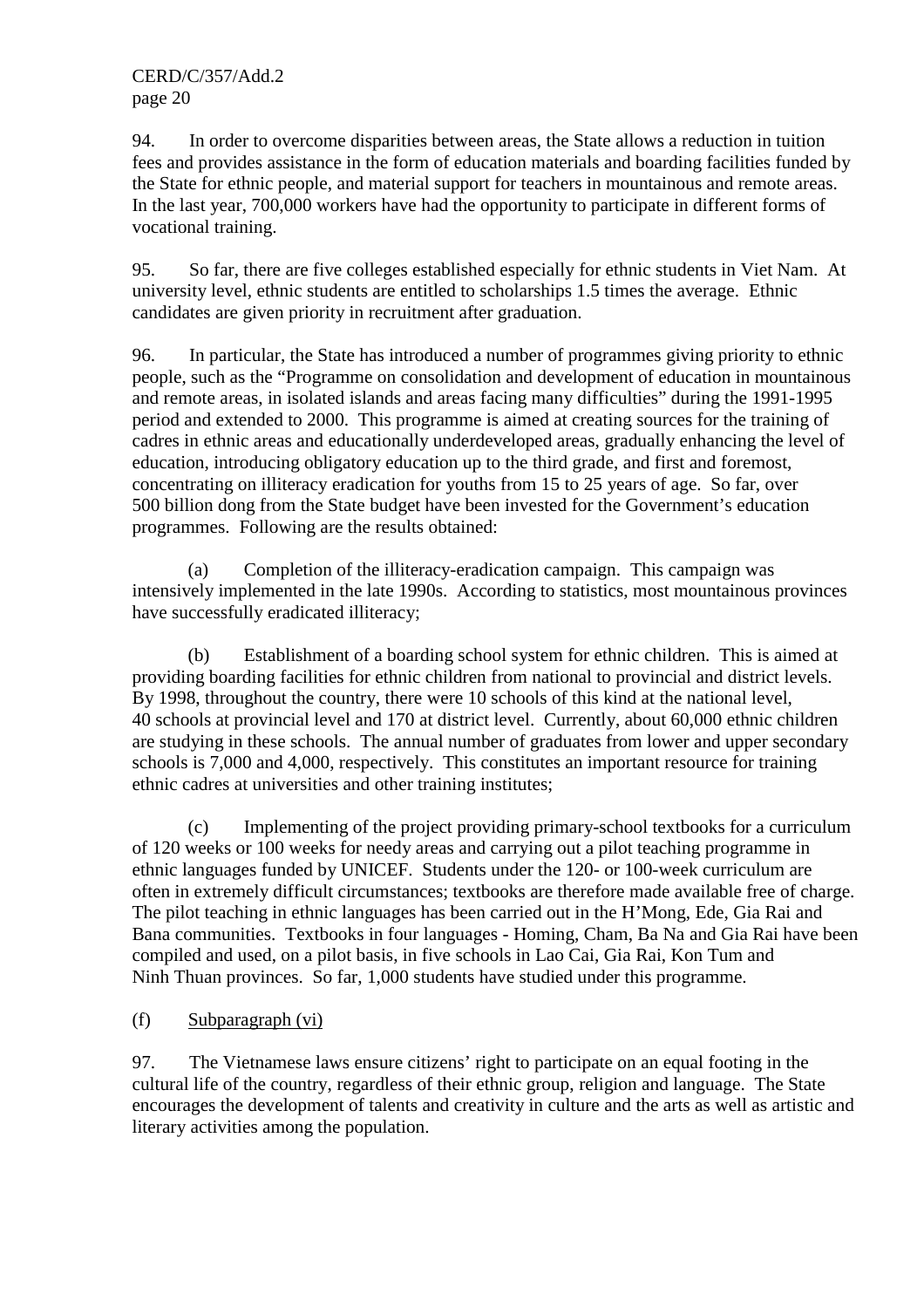98. The state also prohibits those activities that are detrimental to morality or cause damage to the personality and the fine traditions of the Vietnamese people. With a view to tapping the potential for boosting socio-economic development in mountainous and ethnic areas and gradually reducing the disparity in living standards and cultural entertainment between regions, the Prime Minister issued, on 3 December 1998, Directive No. 39/1998/CT-TTg on strengthening cultural and communication activities in mountainous and ethnic areas. The objectives of this directive are to implement the resolution of the Fifth Party Central Committee Plenum (VIII Congress) on building and developing an advanced Vietnamese culture imbued with national identity; preserving and promoting the cultural essence of ethnic minorities; improving and broadening the information requirements of ethnic and mountainous areas; fulfilling planning and training programmes; developing suitable policies towards cadres serving in these areas; encouraging people to write on ethnic issues; promoting cultural exchanges among ethnic groups; and preserving and promoting ethnic languages and writing systems in cultural activities.

99. To implement the Directive, the Ministry for Culture and Information and the Committee for Mountainous Regions and Ethnic Affairs have formulated a joint programme with a view to preserving and further developing culture and communication in mountainous and ethnic areas for the period 2000-2005. The programme has three main components: to preserve and promote the traditional culture of ethnic people (customs and practices relating to weddings, funerals, worship, cultural festivals, costumes of ethnic groups, their languages and writing systems in all cultural and communication activities); to promote cultural activities in mountainous and ethnic areas (build a cultural lifestyle, provide a material basis and more equipment for cultural and communication activities in mountainous and ethnic areas, build and develop contingents of cadres engaged in culture and communication); to protect and restore relics and preserve beauty spots and the environment in mountainous and ethnic areas.

100. In order to facilitate access to information by the ethnic minorities, at the instruction of the Prime Minister, the Minister-Chairman of the Committee for Mountainous Regions and Ethnic Affairs has issued a decision (No. 86/1999/QD-UBDTMN on 7 June 1999) on implementing a pilot project to deliver, free of charge, important newspapers to extremely difficult, remote and isolated areas. Under this decision, five newspapers are delivered free of charge to 1,000 communes in remote and isolated areas: Countryside Today, published by the Vietnamese Farmers' Association, Vietnamese Agriculture, published by the Ministry of Agriculture and Rural Development; The VAC (household) Economics Journal, published by the Horticultural Association; Rural Culture magazine, published by the Ministry of Culture and Information; The Science and Life Journal, published by the Viet Nam Union of Scientific and Technological Associations. Each commune is provided with one copy of each newspaper. This project has shown encouraging initial results.

101. The State attaches equal importance to strengthening and modernizing the mass media network, improving the quality and contents of its programmes to suit different kinds of audiences and ethnic groups, and expanding these programmes to remote and isolated areas. In the Prime Minister's decision regarding the long-term and the five-year plan 1996-2000 on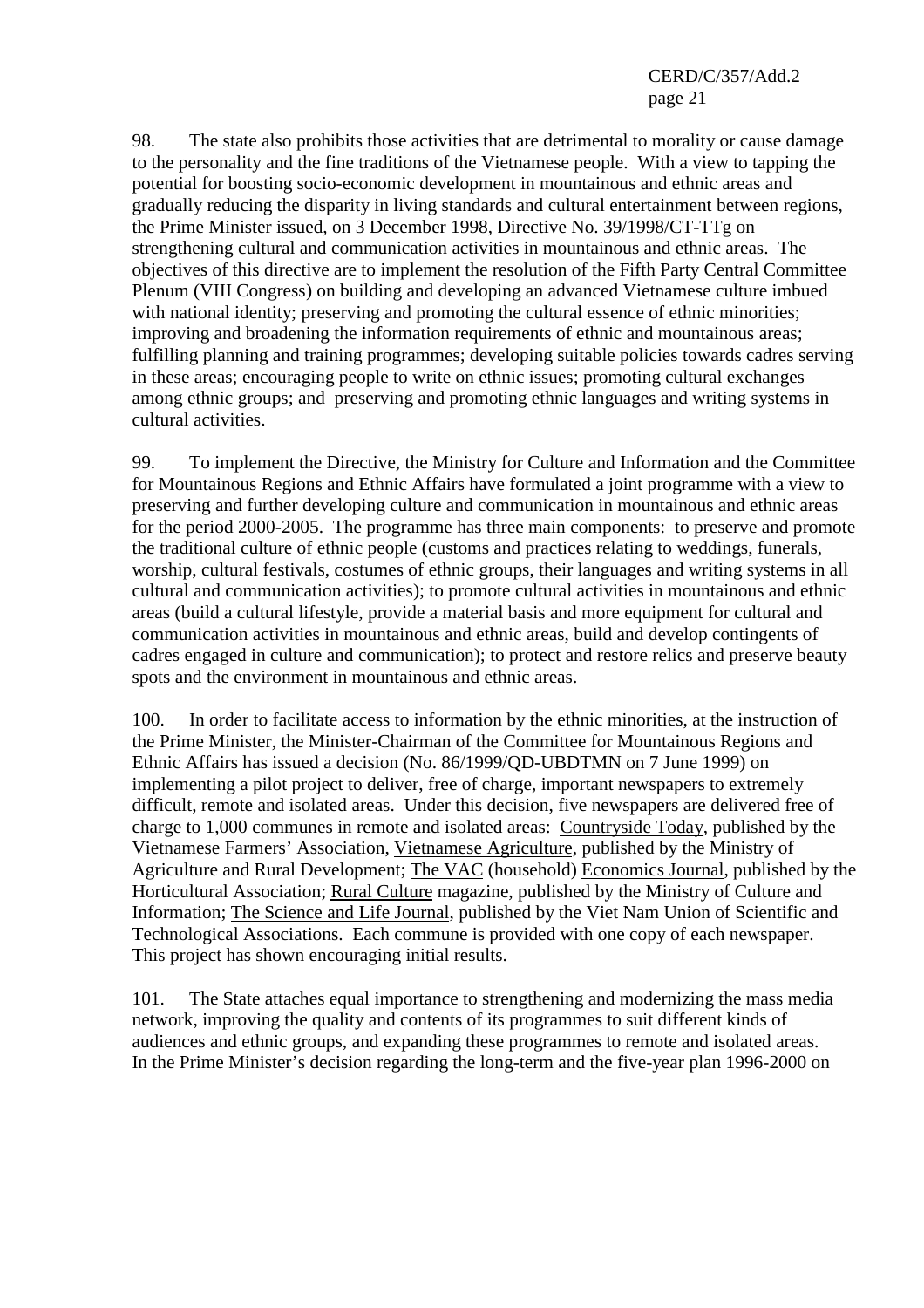the socio-economic development of mountainous provinces in northern Viet Nam, priority is given to communication and television to bridge the gap between mountainous and other regions in the country. The immediate task is to expand radio and television coverage to mountainous, remote and border areas. The time allocated to programmes in ethnic languages and on socio-economic development in the respective localities is also increased. So far, radio and television coverage have reached 90 per cent of the territory.

102. In the recent past, special efforts have been made to increase programmes in ethnic languages and to improve the quality of the programmes of the national broadcasting and television stations to suit the demands and traditions of ethnic people. Since 1994, radio broadcasting of Viet Nam has increased the time for programmes in the H'Mong, Ede, Bana, Gialai and Sedang languages. Since 1997, new contents were added to programmes in ethnic languages to raise the awareness of those groups on the laws, growing crops, animal husbandry, health care, raising children, etc. The Radio of Viet Nam has also had a special programme on cultural exchanges among different ethnic groups of Viet Nam to promote mutual understanding among ethnic groups, preserve national identity and good practices of different groups and encourage ethnic people to abolish outdated and improper practices.

## 6. Article 5 (f) - The right to public transport services and entertainment facilities

103. Every Vietnamese citizen, regardless of his or her gender, ethnic origin, belief, religion or social status, has the right to use public transport and entertainment facilities such as hotels, restaurants, cafeterias, theatres and parks. The Government also pays attention to developing beauty spots, preserving historical relics, especially in those places recognized as part of the world heritage (ancient capital of Hue, Ha Long Bay, ancient citadel of Hoi An), to serve the cultural demands of the people.

## **F. Article 6. Protection, remedies and compensation**

104. Article 87 of the Criminal Code provides that: sowing hatred, ethnic discrimination and division is an offence undermining the equal rights of the ethnic communities of Viet Nam and is considered as a crime against the State policy on solidarity; the offender shall be liable to imprisonment from 5 to 15 years.

105. Article 74 of the 1992 Constitution provides that, "The citizen has the right to lodge complaints and denunciations with the competent State authorities against the illegal doings of State organs, economic bodies, social organizations, units of the people's armed forces, or any individual ... It is strictly forbidden to take vengeance on the person making complaints and denunciations, or to misuse the right to make complaints and denunciations with the aim of slandering and causing harm to another person".

106. Article 12 of the Civil Code affirms that, "All the civil rights of individuals, of legal entities and other subjects are respected and protected by the laws". When such rights are infringed, an individual can request the court or a competent state authority to redress the case in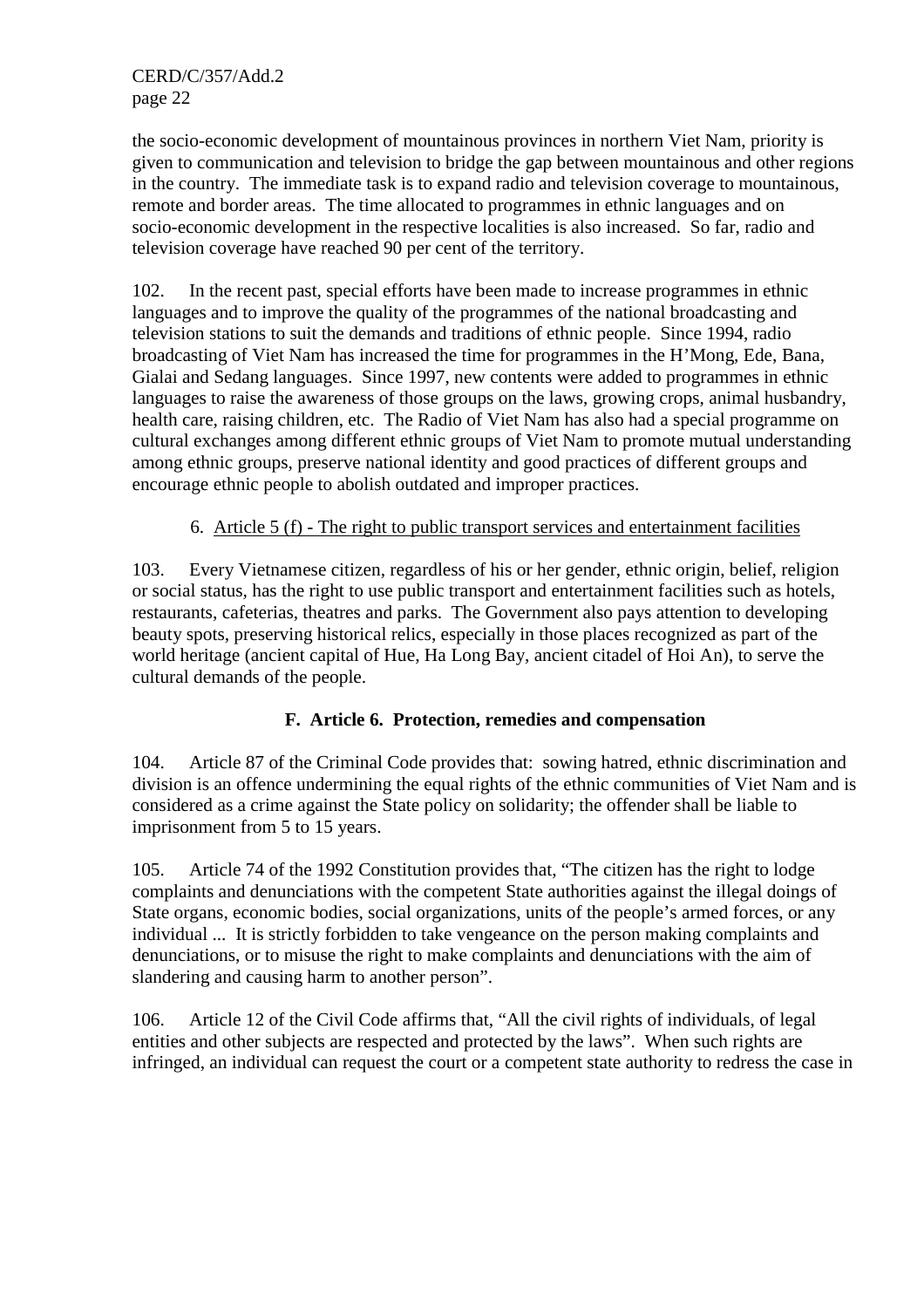one of the following ways: to reaffirm his/her civil rights; to force the violator to stop the act of infringement; to require a public apology or a correction; to force the violator to fulfil his/her civil obligations; to compensate for the damage.

107. Article 263 of the Civil Code also stipulates that, "A lawful owner and possessor has the right to request the Courts and other competent State authorities to force those who violate the right to ownership and possession to return such property, to stop any acts that illegally prevent others from exercising the right to ownership and possession and to demand compensation". When exercising their rights to ownership and possession, owners and possessors have the right to request those committing illegal acts to stop such acts. If such acts are not halted voluntarily, they have the right to request the courts or other competent State authorities to enforce such a halt.

108. According to article 624 of the Code, "The judicial authorities shall be obliged to compensate for damage caused by its people when investigating, prosecuting, conducting hearings and enforcing sentences. These authorities are also responsible for obliging their people who caused the damage to compensate the victims in accordance with the laws, if such people committed mistakes in carrying out their duties".

109. The Ordinance on Settling Labour Disputes stipulates that, "Workers, working groups and employers have the right, in accordance with the law, to submit labour disputes to the courts in order to protect their legitimate rights and interests". Article 1 of the same ordinance also provides that, "Citizens and legal persons have the right, in accordance with the law, to initiate legal action in civil cases to request the People's Courts to protect their own legitimate rights and interests".

110. Article 1 of the Law on Complaint and Denunciation stresses, "Citizens, agencies and organizations are entitled to lodge complaints against an administrative decision made by an administrative body, or by an authorized person of an administrative body in case there is evidence that the administrative decision is unlawful and in violation of their legitimate rights and interests. Citizens are entitled to denounce any competent agencies, organizations, or individuals who harm or threaten to harm the interests of the State, or the legitimate rights and interests of citizens, agencies and organizations".

111. To ensure compensation for losses or damage caused by State employees, government officials, or personnel of any administrative body, the Government issued Decree No. 47/CP on 3 May 1997. The Ministry of Finance also issued Circular 38/TT-BCT on 30 March 1998 which provides guidelines for the estimation of compensation.

112. As such, the existing laws and regulations guarantee the legitimate rights and interests of all Vietnamese citizens without discrimination with regard to gender, nationality, religion, family situation and social status. In case of violation, citizens are entitled to request the courts and other competent State authorities to apply necessary and timely measures to redress those rights and interests.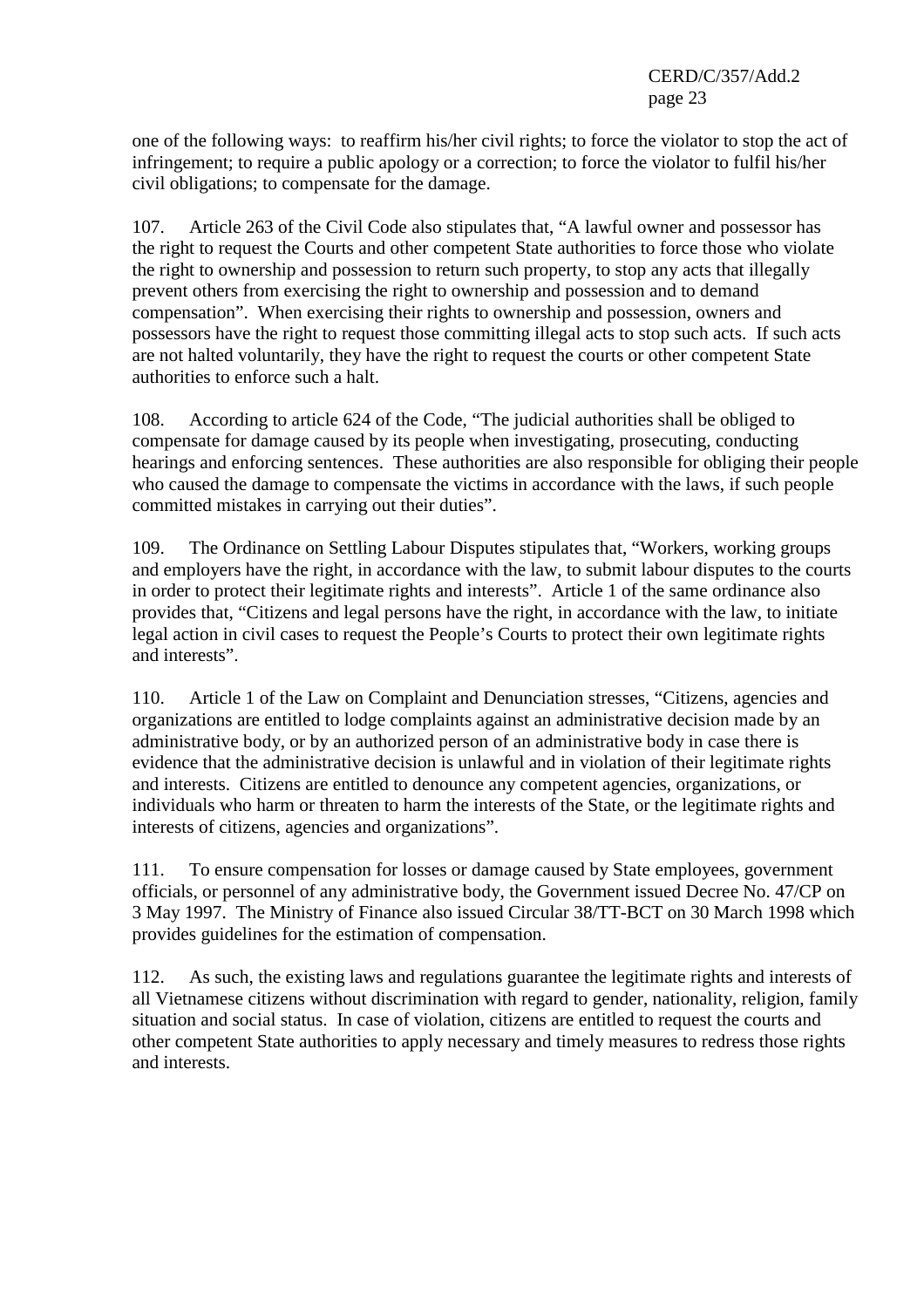#### **G. Article 7. Education on the elimination of racial and ethnic discrimination and promotion of understanding and solidarity among nations**

113. In Viet Nam, education on the elimination of racial and ethnic discrimination and promotion of understanding and solidarity among nations are implemented mainly through the following measures:

(a) Legal education, especially with regard to the basic legal documents such as the Constitution, the Penal Code, the Labour Code, the Laws on Education and on the Press, is carried out in primary and secondary schools and universities as well as in society at large. As mentioned above, many provisions of those laws lay the foundation for knowledge on the policy of equality, solidarity, mutual assistance among nationalities and prohibition of ethnic division and discrimination;

(b) Incorporating into the school curricula of primary and secondary education suitable knowledge on the literary works, the natural environment and the fine culture of the ethnic people in the mountainous regions. Social subjects have helped to raise the awareness of pupils about the cultural, social and economic life of various ethnic groups, and evoke a spirit of solidarity with and assistance for the people in disadvantaged areas. The Museum on Ethnology, which was built in the mid-1990s, has been hosting visits by Vietnamese, especially schoolchildren, coming from all corners of the country to learn more of the history of different ethnic groups living in Viet Nam as well as their life and culture;

(c) In daily life, by disseminating literature and education, various topics relating to opposing all forms of racial discrimination, such as apartheid, discrimination on the basis of skin colour, xenophobia and the emergence of neo-Fascism, are often discussed;

(d) The mass media, particularly the press, radio and television, have increased their programmes and contents to raise awareness and promote solidarity among Vietnamese peoples and to disseminate State laws and policies against racial discrimination and ethnic divisions (as mentioned in detail in article 5);

(e) A large number of publications on the social and cultural life and customs of various ethnic groups have been released. Cultural exchanges among ethnic groups and festivals of ethnic cultural performances are staged regularly. These exchanges are aimed at raising cultural awareness.

114. The National Assembly regularly organizes hearings to listen to comments and opinions from village chiefs of ethnic groups in the highlands regarding State policies and their implementation.

## **Conclusion**

115. Viet Nam's third periodic report on the implementation of the International Convention on the Elimination of All Forms of Racial Discrimination, prepared under the guidance of the